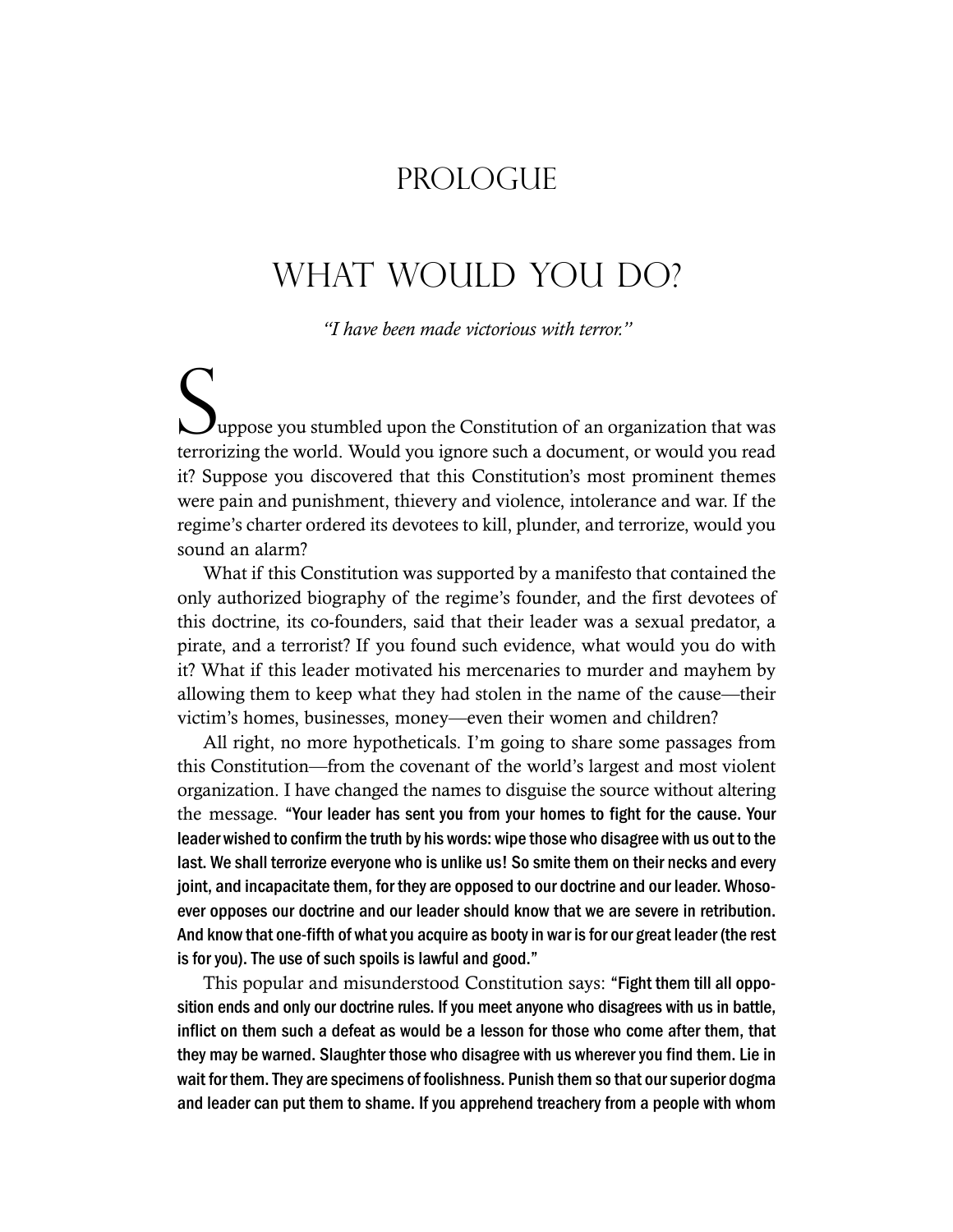we have a treaty, retaliate by breaking it off. Those who do not think like us should know that they cannot bypass our doctrine. Surely they cannot get away. Fight them until they pay a heavy tax in submission to us; how perverse are they. Our leader and his doctrine will damn them. For anyone who offends our leader or opposes our doctrine will receive a painful punishment. We will burn them alive. So prepare against them whatever arms and weaponry you can muster, that you may strike terror in the enemies of our cause!"

This Constitution is genuine, and millions follow its message. Exposing it —understanding it—might actually save you from the wrath it inspires. The covenant goes on to say: "Our great leader urged all who agree with us to fight. If there are twenty among you with determination, you will vanquish two hundred; and if there are a hundred, then you will vanquish a thousand of our enemy, for they are a people devoid of understanding. Our great leader drove your enemy back in fury. He motivated our side in battle. He made their citizens flee from their homes and he terrorized them so that you killed some and made many captive. Our great leader made you inherit their lands, homes, and wealth, and gave you a country you had not traversed before."

This sounds like a terrorist manifesto—a covenant for war and genocide. Does anything this immoral, this out-of-touch with human decency, actually exist? If it did, and if it were this blatant, you'd expect to see its followers amassing their weaponry. You'd expect them to rise up and terrorize the world. Not only would they feel it was their duty to kill, you'd expect their fallen assassins to be immortalized—hailed as martyrs and paraded down crowded streets, banners waving, tears flowing, guns blazing, with angry diatribes spewing from hate-filled faces. You'd expect them to wage war under the guise of doctrinal supremacy, wouldn't you? And if there were such people, our journalists and politicians would have ferreted them out, exposed them, and protected us. Right?

Wrong! With the exception of changing the names of the perpetrators and their victims, what you read is from the actual Constitution of an enormous, rapidly growing, extremely well funded, and horrendously violent worldwide cult. And as bad as that sounds, it gets worse in context. The manifesto proudly proclaims that unarmed civilians were annihilated by armed gangs. Men were decapitated on the orders of the dogma's founder. Thousands of children were sold into slavery. Women were raped—the leader himself participating. Townships were plundered, businesses were looted, and productive assets were destroyed. The villains slept in their victims' beds, abusing their wives and daughters. And each bloody affair was meticulously recorded by the founder's companions and later chronicled by the regime's most esteemed clerics.

It's time to turn the page. Let's look at what the founder's companions had to say about their leader in his manifesto. Once again, I will change the names but nothing else. "Kill them, for he who kills them will get a great reward. Our great leader said, 'Our doctrine assigns for a person who participates in battles in our cause to be rewarded with booty if he survives, or he will be admitted into the Hall of Heroes if he is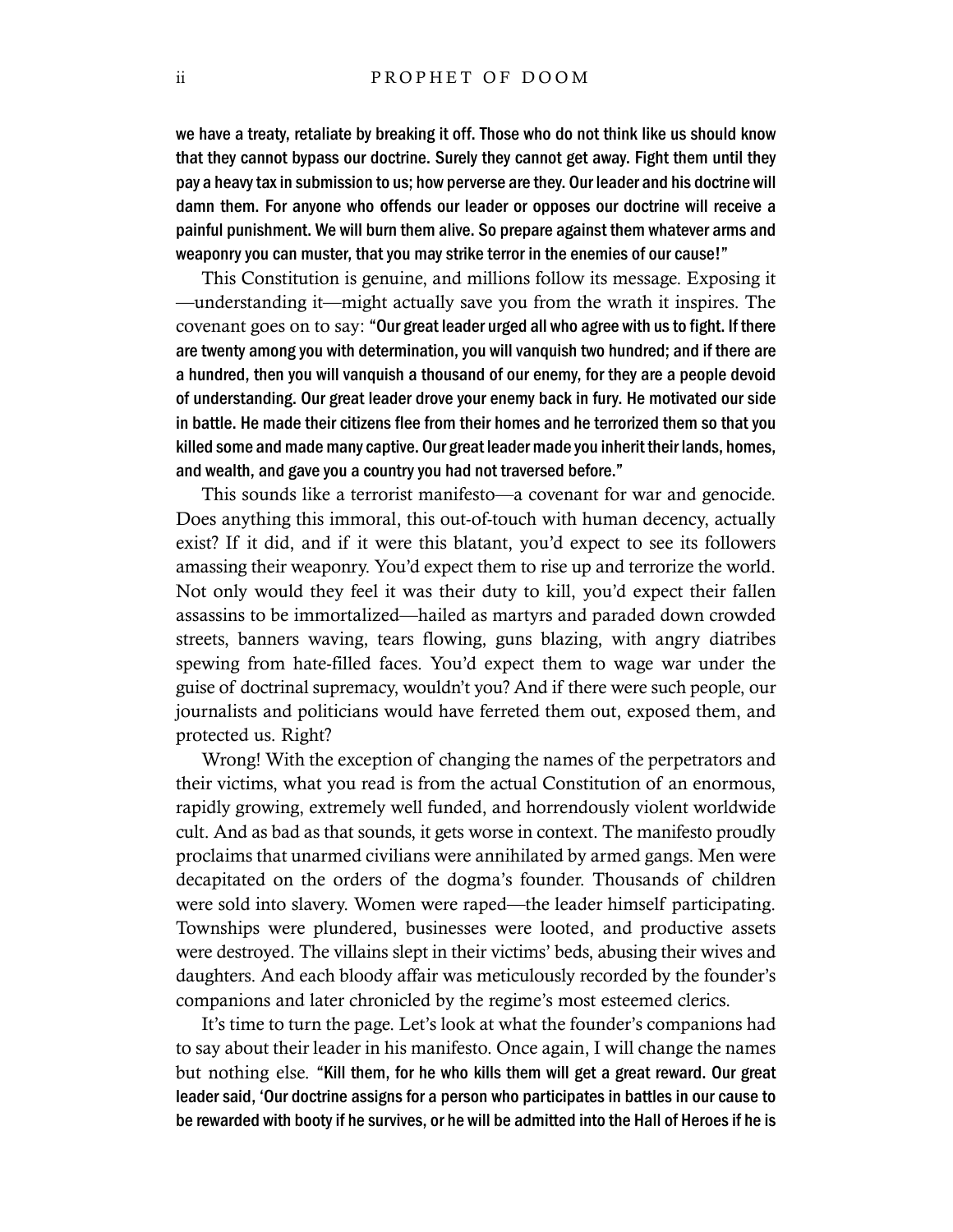killed in the battle as a martyr. Had I not found it difficult for my followers to do without me I would have remained in army units fighting great battles and would have loved to have been martyred for the cause.'"

The regime's founder is quoted in the doctrine's anti-Semitic manifesto saying, "Issue orders to kill every Jew in the country." He was asked, "What is the best deed?" by one of his devotees. The dictator replied, "To believe in me and our doctrine." "What is the next best deed?" the devotee queried. "To fight on behalf of our cause," he answered. At the end of one such conflict, one of the regime's lieutenants told his commander, "We have conquered another nation. The captives and the booty have all been collected. Now, my leader, may I take a slave girl from among the prisoners?" "Take any one you like," the warlord replied, raping one himself. Ever mindful of his duty, this regime's leader proclaimed, "Embrace our doctrine first and then fight." Followed by, "I have been made victorious with terror!"

You have stumbled upon the Constitution of the world's largest nation and it's not China or Russia. You've just heard the words of its founding father, and he's not Lenin, Mao, or Hitler. And today, this doctrine's adherents are doing what their founder and Constitution ordered: fighting, ravaging civilians, stealing the world's possessions, and using them to terrorize.

Since it's happening according to plan, shouldn't we muster the courage to expose it—to speak out against it? Or should we remain silent for fear of offending them? The answer is obvious. Or is it? What if the names I substituted were Allah, Muhammad, and Islam? What if *it's* a "religion?"

This "Constitution" is the Qur'an. The "manifesto" is the Islamic Hadith. The citizens of this nation are Muslims. They're doing what they were ordered to do. They left their homes to fight infidels; they stole our planes, ravaged our economy, and slaughtered innocents in the name of Allah. They even confessed to the crime. Yet not a single national spokesperson or politician has had the courage to hold Islam accountable.

**☆ ☆ ☆** 

Criticizing a religion is something that makes people squeamish, especially in the paranoid culture of political correctness. Christians say that we are to love, not judge. Jews, after millennia of persecution, are terrified of even the perception of intolerance. Secular humanists, in deference to multiculturalism and the peace process, have sacrificed truth on the altar of their political agenda. So why upset everyone?

*Why?* Because they will continue to kill us if we don't expose them.

Before revealing what the Qur'an and Hadith have to say about Muhammad and Islam, I'd like to clear up a few inevitable misconceptions. First, on Muslims—I love you in spite of your beliefs and deeds. I would like nothing more than to free you from Islam. I agree with Renan, the famed scholar,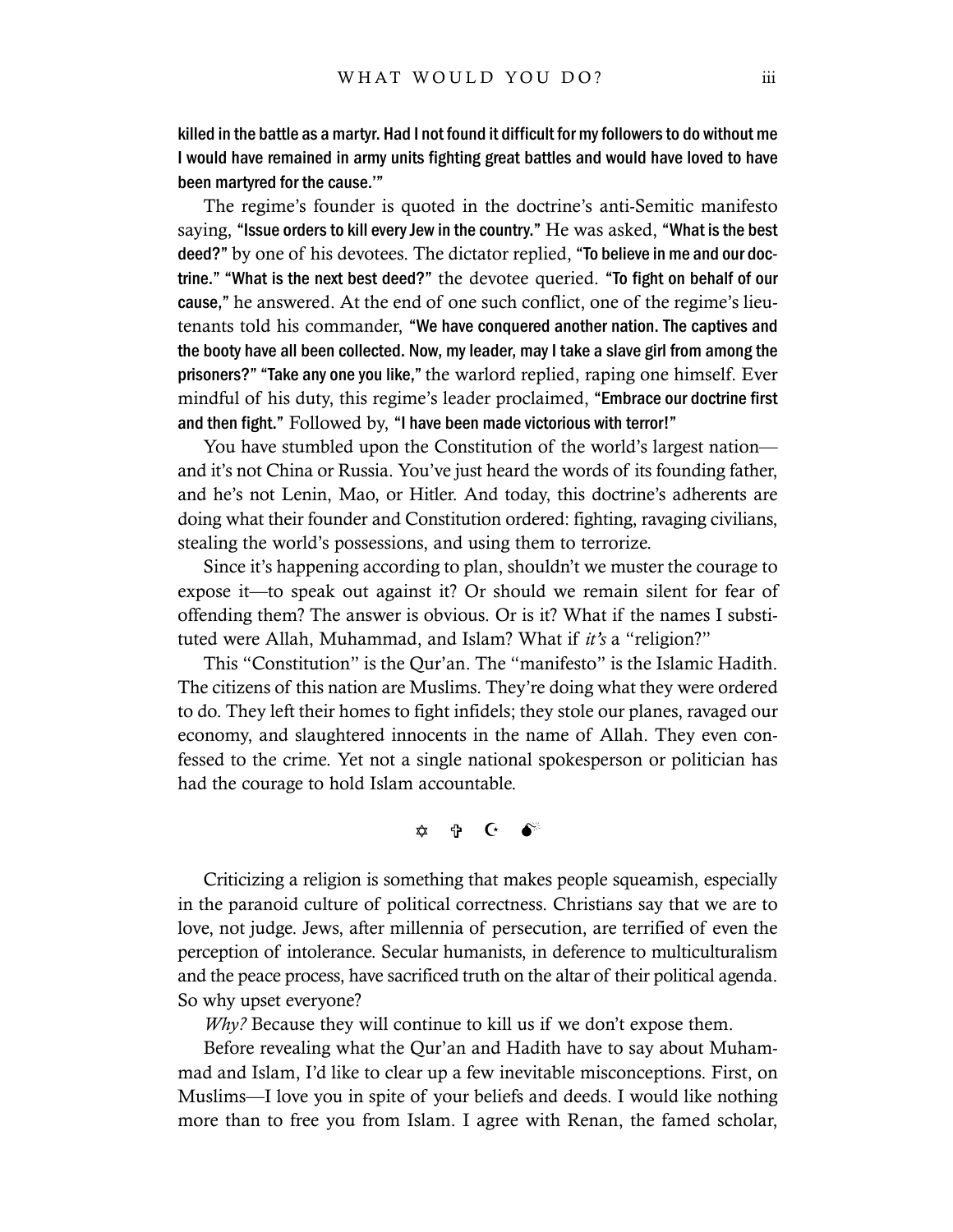who, after dedicating himself to understanding Islamic scripture, wrote: "Muslims were the first victims of Islam. Many times I have observed in my travels that fanaticism comes from a small number of dangerous men who maintain others in the practice of this religion by terror. To liberate the Muslim from his religion is the best service that one can render him."

Second, on Christians, you—we—are responsible for the awful mess the world is in. We have turned a personal relationship with our Creator into an emasculated religion, confused and aimless. In the name of that religion, we have perpetrated inhumanities. Today, for fear of appearing hateful we are apparently willing to let a billion people live in virtual slavery, perishing in ignorance and poverty. Tolerance of evil is not a Christian virtue. We are called to be discerning.

Third, on Jews—I love you in spite of yourselves. Fourteen centuries ago your forefathers sold Bible stories to Muhammad and then mocked him when he goofed them up. By doing so you manufactured your own enemy. Now, you are a divided people, unsure whether to appease or fight the terror you helped inspire. As the world's most lettered people, I fear that you understand less than you know. I pray that you come to trust your God before it is too late.

Fourth, on secular humanists, liberals, and agnostics—you are guilty of the very things you denounce in others. History is as condemning of man separating himself from God as it is of man-made religions establishing themselves as intermediaries to God. The last hundred years have been especially indicting; atheistic doctrines have annihilated more people than all religions combined. Truth is not relative. Yet in today's media, secular humanists judiciously edit under the guise of enlightenment. While irritating, this practice is particularly lethal as it relates to Islam. The errant recasting of the religion as peaceful, the reshaping of jihad into a spiritual struggle, the impression you convey that Islam is tolerant and that the terrorists have corrupted their religion, is wrong. Thousands have died in the wake of your illusions.

Fifth, on Islam itself—without deceit and sword, Islam would have been stillborn. An infinitesimal fraction of the one billion people subservient to Islam today actually chose their fate. In Mecca, fourteen hundred years ago, after a decade of preaching, as few as fifty men chose to follow Muhammad. But that all changed in Medina. There, according to the Qur'an and Hadith, Muhammad became a political tyrant, a terrorist, and a thief. His willingness to lead seventy-five armed raids against defenseless civilians swelled his ranks as swiftly as the spoils of "war" filled his pockets.

Equipped with booty stolen from others, Muhammad and his followers conquered and then plundered their neighbors, starting with Arabia. The only choice they offered their victims was "your money or your life." Once subjected to their will, Muslims compelled submission under penalty of death. Islam is, and has always been, a doctrine devoid of choice. It prospers at the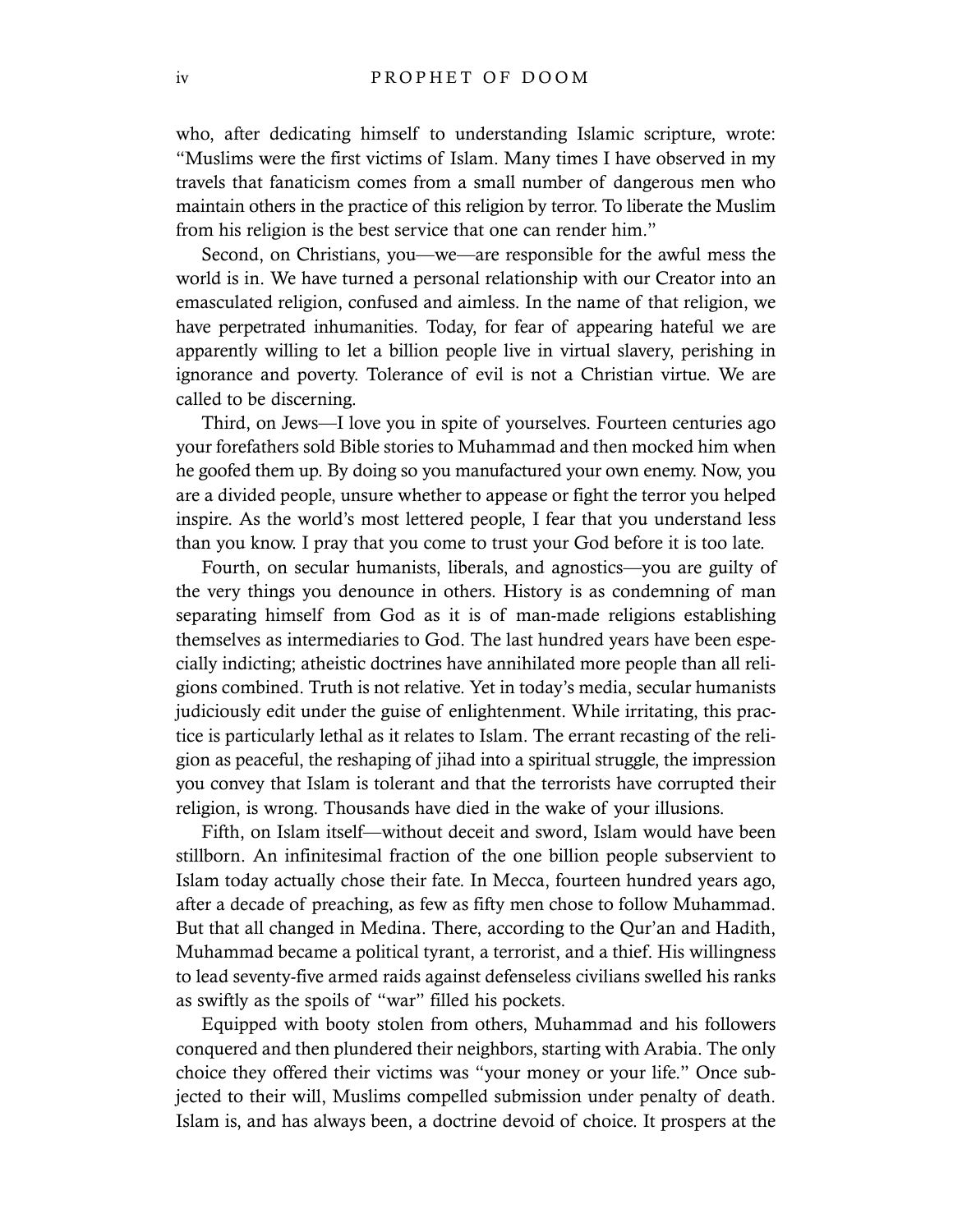business end of a bloody sword. Soon you will see why.

The vast preponderance of today's Muslims do not know their prophet or their religion very well. Theirs is a life of ignorance, despair, tyranny, and mindnumbing ritual. They are kept in the dark, purposely deceived, for the benefit of cleric and king. And there is no incentive for them to learn. Exposed to the truth, they would reject Islam, a decision that could cost them their lives. The Qur'an itself confirms this startling reality. In the 5th surah, the final revelation chronologically, Allah ordered Muslims "not to question the Qur'an," for those who did, he said, "discarded their religion." In that light, we should feel good about freeing Muslims from the oppressiveness of Islam. For by freeing them we will free ourselves from the scourge of Islamic terror.

Despite what you've heard in the media, there is but one Islam, a singular correct view of Muhammad, Allah, and Jihad. It is the one printed in the Qur'an and Hadith. There is no independent record of Muhammad in history from which a variant view may be drawn. The Hadith and Qur'an are the sole repository of information on this man, his times, means, and mission. The Muhammad of Islam, the god of Islam, and the religion of Islam must be as these sources present them.

Lastly, Islam has no alibi, no reason to cry, "Unfair." The Qur'an condemns all non-Muslims—Christians and Jews as well as those who worship many gods and no gods. It is an equal opportunity hater. Its attitude toward unbelieving infidels is overwhelmingly hostile. A cursory reading of the first ten surahs is sufficient to prove that the relatively few nice verses were contradicted and replaced, "abrogated" in Muslim parlance, by a staggering number of nasty ones. In fact, the Qur'an was written to justify some of the most ungodly behavior the world has ever known.

The simple truth is: *good* Muslims are *bad* people. Islam makes them that way. While there are plenty of "bad" Muslims who are good people, they are as impotent as bad Nazis in the Third Reich or bad Communists during Stalin's era. The Qur'an defines good and bad Muslims for us. It says a *good* Muslim is a Jihadist, a man who leaves his home, sacrificing his wealth and life, fighting in Allah's Cause. Allah says they will be rewarded with stolen booty if they survive or with a heavenly bordello if they die. Bad Muslims, on the other hand, are peaceful. Allah calls them "hypocrites" because they are unwilling to fight. He even says that peaceful Muslims are "the most vile of creatures" and that hell's hottest fires await them. If you are a peace-loving Muslim, your god hates you.

Good Muslims, those who read Islam's scriptures long before I cracked their covers, planned, funded, staffed, executed, and celebrated the terrorist attacks of 9/11. They proudly told the world *what* they were going to do terrorize Americans and Jews into submission. They boldly proclaimed *why* they were going to do it—for the advancement of Islam. They even told us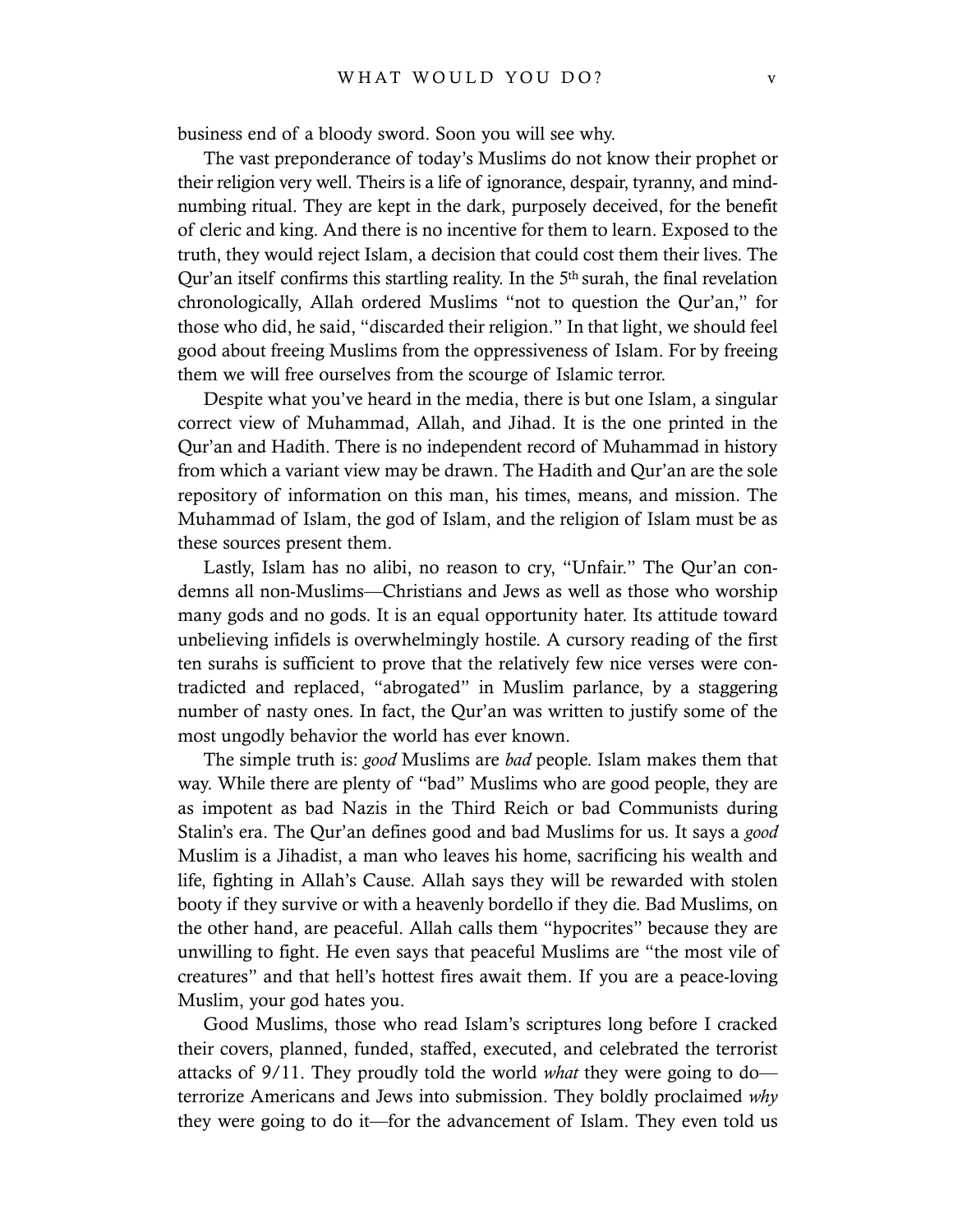*who* they were—good Muslims. But we ignored their announcements. It was as if on the morning of December 7th 1941, nobody noticed the rising sun insignias on the planes bombing Pearl Harbor. The bombers of September 11th 2001 wore insignias too. Theirs was a crescent moon.

For those who support the politically-inspired notion that terrorism is not condoned by Islam, that terrorists have corrupted an otherwise peaceful religion, consider this. The world's foremost authority on the Qur'an is sheik Abdel Rahman. He was the senior professor of Qur'anic studies at Islam's most prestigious university, Al-Azhar, in Cairo. Today, the sheik is a convicted terrorist, serving time in an American prison for the '93 bombing of the World Trade Center. If the Qur'an espouses peace, that's hard to explain.

The conflict between truth and perception doesn't end there. Rahman's disciples, an Egyptian sheik and a Saudi terrorist—Osama bin Laden—told a film crew that Islam was their motivation for the second bombing. "Everybody praises the great action which you did which was first and foremost by the grace of Allah," the sheik began. "This is the guidance of Allah and the blessed fruit of jihad…a beautiful fatwa. May Allah bless you." Bin Laden agreed. "We calculated in advance the number of the casualties the enemy would suffer, and who would be killed based upon the position of the planes as they hit the towers. I was thinking that the fire from the gas in the planes would melt the iron structure of the buildings and collapse them. This is all I had hoped for." The sheik replied, "Allah be praised." He shared how Muslims watching television "exploded with joy," telling bin Laden, "Egyptian TV ran a subtitle below the images of the crumbled buildings: 'In revenge for the children of al Aqsa, Osama bin Laden executes an operation against America.'" Bin Laden replied, "The brothers who conducted the operation knew they were on a martyrdom mission. Allah bless their souls."

Al-Qaeda was actually accepting "credit" for a terrorist act it did not conceive. The plan was concocted, staffed, and financed in the al-Kod mosque in Hamburg, Germany. Today, the mosque's imam still preaches fundamental and uncorrupted Islam. He doesn't need to twist it, interpret it, or take it out of context. The imam's message is for all Muslims, and it is preached in every mosque. Listen as he reads verses from the 8th surah, the one I disguised earlier. These words come directly out of the Qur'an's "Spoils of War," surah: "Allah has sent you from your homes to fight for the Cause. Allah wished to confirm the truth by his words: wipe the Infidels out to the last. I shall fill the hearts of the Infidels with terror! So smite them on their necks and every joint, and incapacitate them, for they are opposed to Allah and His Apostle. Whoever opposes Us should know that Allah is severe in retribution. The Infidels will taste the torment of Hell. So when you meet them in battle do not retreat, for all who turn away from fighting will bring the wrath of Allah on themselves and their abode will be Hell. It was not you who killed them, but Allah who did so. You did not throw what you threw. Allah did to bring out the best in the faithful." Using this reasoning, it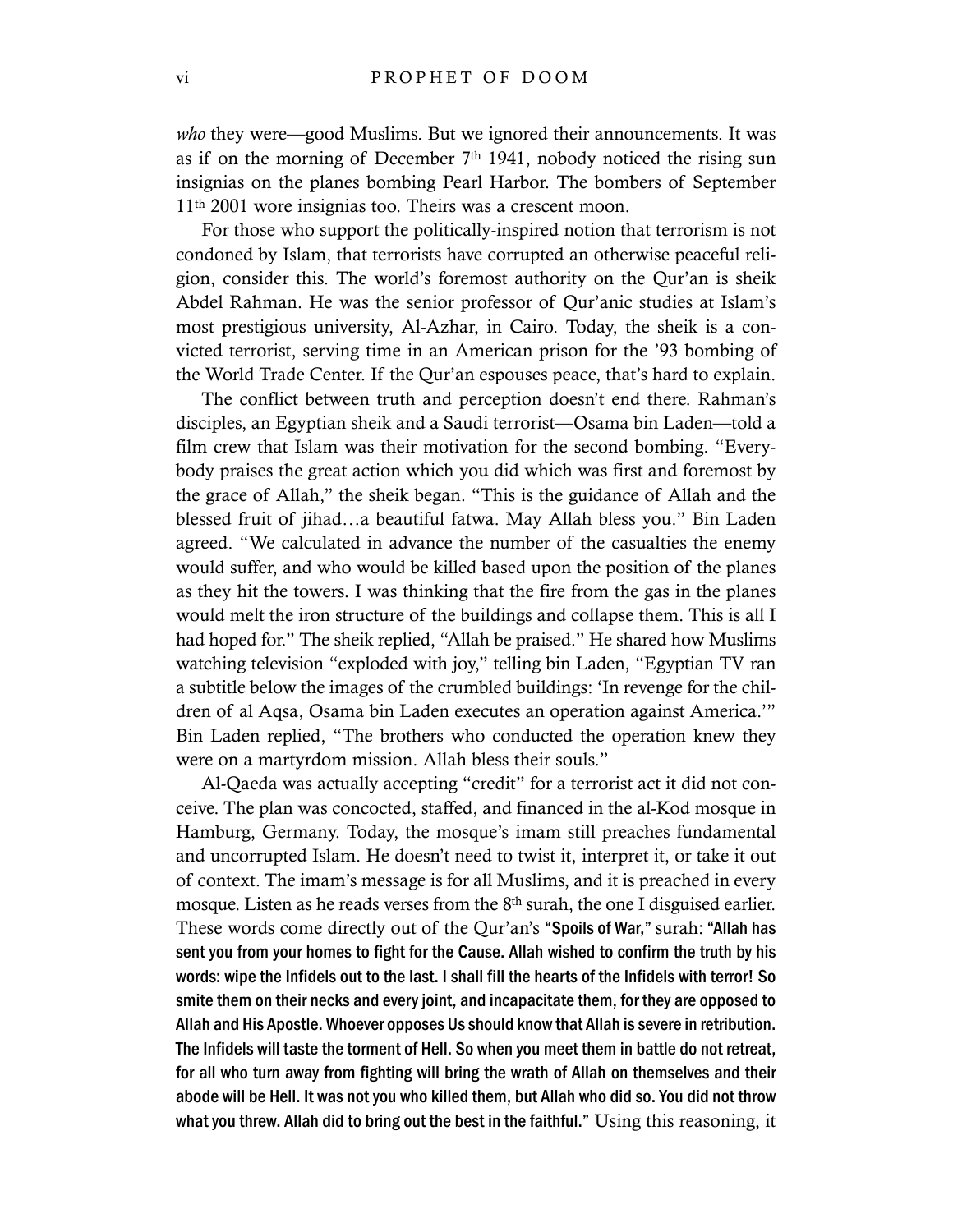was the Islamic god, not Muslims, who flew the planes into the World Trade Center. "So, fight them till all opposition ends and Islam is the only religion."

Now you know the truth. Allah wants infidels "wiped out and terrorized." That makes war and terror mainstream Islam. And Allah was just getting warmed up. "If you meet them in battle, inflict such a defeat as would be a lesson for those who come after them, that they may be warned. Surely the Infidels cannot get away. Prepare against them whatever arms and cavalry you can muster, that you may terrorize the enemies of Allah."

Reading Allah's orders out of the Qur'an's 8th surah, imams preach: "O Prophet, urge the faithful to fight. If there are twenty among you with determination they will vanquish two hundred; if there are a hundred then they will kill a thousand Infidels, for they are a people devoid of understanding." This is the math of terror. It is possible because infidels are ignorant of Islam. And you should know, the Qur'an defines "Infidels" in the 5th surah. "They are surely Infidels who say Christ, the Messiah is God." (5:72)

So as not to be accused of unfairly singling out a less-than-peaceful surah from the Qur'an, listen to how Allah recruits suicide bombers in the 4th surah: "Those who barter their life in this world for the next should fight in the way of Allah; whether he is killed or victorious, a glorious reward awaits." "Urge the believers to fight…to keep back the might of the Infidels." "Seize them and kill them wherever they are." "Muslims who sit idle are not equal to those who fight in Allah's Cause with their wealth and lives. Allah has exalted those who fight for Islam."

The Islamic Sira proclaims: *Ishaq:587* "Our onslaught will not be a weak faltering affair. We shall fight as long as we live. We will fight until you turn to Islam, humbly seeking refuge. We will fight not caring whom we meet. We will fight whether we destroy ancient holdings or newly gotten gains. We have mutilated every opponent. We have driven them violently before us at the command of Allah and Islam. We will fight until our religion is established. And we will plunder them, for they must suffer disgrace."

Need more proof? Are the deeds of the most respected Qur'anic scholar, the words of the most illustrious Islamic terrorist, and the scripture readings of the most revered imams insufficient? After all, a senior Saudi sheik said we shouldn't listen to bin Laden because he was an "unlicensed cleric." Never mind that popularity polls show bin Laden's approval rating at seventy-five percent among Muslims—much higher than any other cleric or leader.

Then consider this quote from the Saudi ruling family's favorite imam, al Buraik. He's not only licensed, he's atop the pecking order. Prior to a telethon hosted to enrich the families of Palestinian suicide bombers, this esteemed cleric said, "I am against America. She is the root of all evils and wickedness on earth. Muslims, don't take Jews and Christians as allies. Muslim brothers in Palestine, do not have any mercy or compassion on them, their blood, their money, or their flesh. Their women are yours to take, legitimately. Allah made them yours. Why don't you enslave their women? Why don't you wage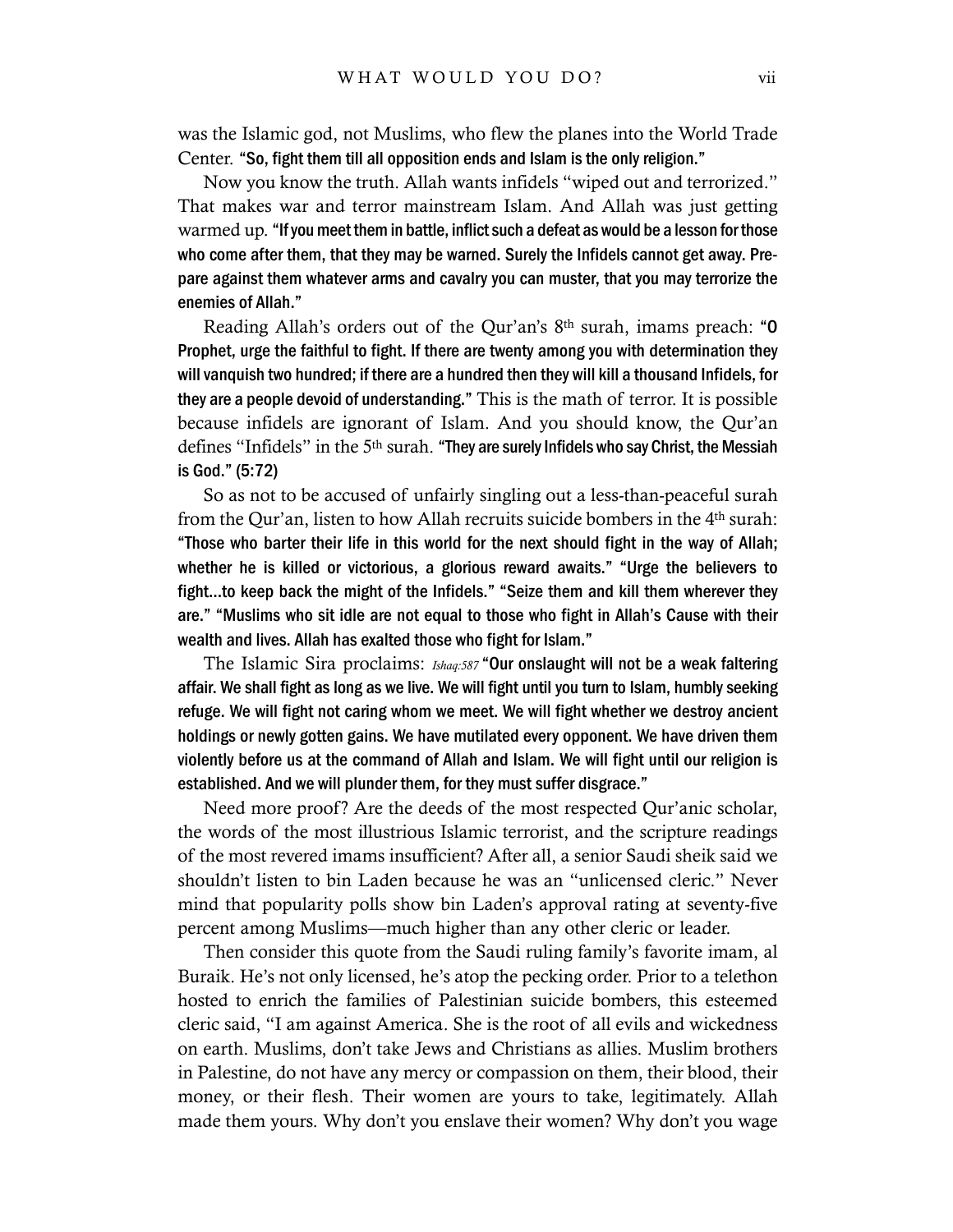jihad? Why don't you pillage them?"

Do you suppose the licensed Saudi cleric was corrupting Islam too? Sorry. It's Allah who commands Muslims not to befriend Christians and Jews, for he wants them killed so he can use their bodies to stoke hell's fires. *Qur'an 5:51* "O believers, do not hold Jews and Christians as your allies. They are allies of one another; and anyone who makes them his friends is one of them." *Qur'an 2:10* "As for those who deny Islam...they shall be the faggots for the Fire of Hell." Islam's god is a spirit of an entirely different color. *Ishaq:327* "Allah said, 'A prophet must slaughter before collecting captives. A slaughtered enemy is driven from the land. Muhammad, you craved the desires of this world, its goods and the ransom captives would bring. But Allah desires killing them to manifest the religion.'" The Saudi imam has correctly interpreted Islam's message. *Bukhari:V5B59N512* "The Prophet had their men killed, their children and woman taken captive." *Qur'an 33:26* "Allah made the Jews leave their homes by terrorizing them so that you killed some and made many captive. And He made you inherit their lands, their homes, and their wealth. He gave you a country you had not traversed before."

The Islamic warlords who rule Saudi Arabia were enthroned by the British, by way of reward. The Brits bribed them to fight against their Muslim brethren, the Ottoman Turks, in World War I. Today, the Saudi dictators thank the West by manufacturing the terrorists who kill us. It's hardly a coincidence that eighty percent of the 9/11 suicide bombers were trained in the kingdom that gave birth to Islam. Yet the Fahd princes meet with our president and protest incessantly to our media, professing that they and their religion are peace-loving. They are incensed when people blame them for the terror they have inspired. Forget for a moment that Muslim militancy is funded by the black ooze that flows from their sand—it's what they teach that's so devastating.

Eighty percent of the mosques in America and the West were built and are staffed by the Fahd warlords. They also provide their terrorist manufacturing facilities with their reading material. The official Qur'an for the English speaking market bears the stamp of the Fahd Foundation. In it, right below surah 2:190, the Qur'an's first mention of Jihad, you'll find this passage: "Jihad is holy fighting in Allah's Cause with full force of numbers and weaponry. It is given the utmost importance in Islam and is one of its pillars. By Jihad, Islam is established, Allah's Word is made superior (which means only Allah has the right to be worshiped), and Islam is propagated. By abandoning Jihad, Islam is destroyed and Muslims fall into an inferior position; their honor is lost, their lands are stolen, their rule and authority vanish. Jihad is an obligatory duty in Islam on every Muslim. He who tries to escape from this duty, dies with one of the qualities of a hypocrite."

There is nothing peaceful about Islam. Muhammad's dogma breeds ruthless killers. At his direction Muslims will continue to terrorize the world until there are no more non-Muslims. So that you might know what Islam does to men, I have organized 2,000 Islamic scriptures by topic in the "Muhammad's Own Words" appendix. Here are some exerpts from the Fighting, Terror, War, and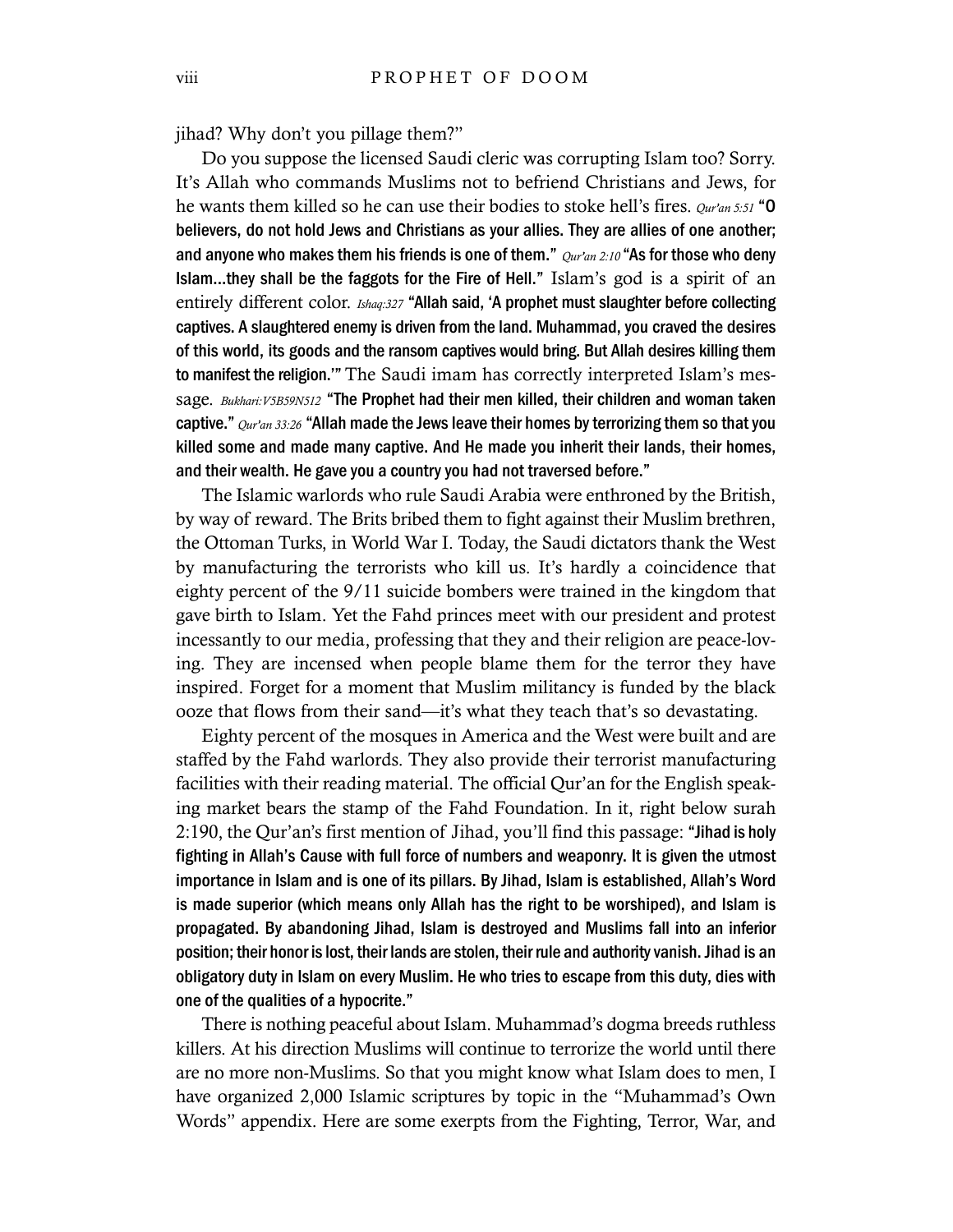Jihad sections: *Ishaq:576* "Allah and Muhammad humiliated every coward and made our religion victorious. We were glorified and destroyed them all. By what our Apostle recites from the Book and by our swift horses, I liked the punishment the infidels received. Killing them was sweeter than drink. We galloped among them panting for the spoil. With our loud-voiced army, the Apostle's squadron advanced into the fray."

*Tabari IX:69* "Arabs were the first to respond to the call of the Prophet. We are Allah's helpers and the viziers of His Messenger. We fight people until they believe in Allah. He who believes in Allah and His Messenger has protected his life and possessions from us. As for one who disbelieves, we will fight him forever in the Cause of Allah. Killing him is a small matter to us."

*Muslim:C20B1N4597* "The Prophet said at the conquest of Mecca: 'There is no migration now, but only Jihad, fighting for the Cause of Islam. When you are asked to set out on a Jihad expedition, you should readily do so.'"

*Qur'an 61:4* "Surely Allah loves those who fight in His Cause." *Ishaq:300* "I am fighting in Allah's service.This is piety and a good deed. In Allah's war I do not fear as others should. For this fighting is righteous, true, and good."

*Bukhari:V4B52N63* "A man whose face was covered with an iron mask came to the Prophet and said, 'Allah's Apostle! Shall I fight or embrace Islam first?' The Prophet said, 'Embrace Islam first and then fight.' So he embraced Islam and was martyred. Allah's Apostle said, 'A Little work, but a great reward." *Bukhari:V4B53N386* "Our Prophet, the Messenger of our Lord, ordered us to fight you till you worship Allah alone or pay us the Jizyah tribute tax in submission. Our Prophet has informed us that our Lord says: 'Whoever amongst us is killed as a martyr shall go to Paradise to lead such a luxurious life as he has never seen, and whoever survives shall become your master.'"

*Qur'an 47:4* "When you clash with the unbelieving Infidels in battle (fighting Jihad in Allah's Cause), smite their necks until you overpower them, killing and wounding many of them. At length, when you have thoroughly subdued them, bind them firmly, making (them) captives. Thereafter either generosity or ransom (them based upon what benefits Islam) until the war lays down its burdens. Thus are you commanded by Allah to continue carrying out Jihad against the unbelieving infidels until they submit to Islam."

*Ishaq:315* "It was so criminal, men could hardly imagine it. Muhammad was ennobled because of the bloody fighting. I swear we shall never lack soldiers nor army leaders. Driving before us infidels until we subdue them with a halter above their noses and a branding iron. We will drive them to the ends of the earth. We will pursue them on horse and on foot. We will never deviate from fighting in our cause. Any people that disobey Muhammad will pay for it. If you do not surrender to Islam, then you will live to regret it. You will be shamed in Hell, forced to wear a garment of molten pitch forever!"

*Ishaq:208* "When Allah gave permission to his Apostle to fight, the second Aqaba contained conditions involving war which were not in the first act of submission. Now we bound ourselves to war against all mankind for Allah and His Apostle. He promised us a reward in Paradise for faithful service. We pledged ourselves to war in complete obedience to Muhammad no matter how evil the circumstances."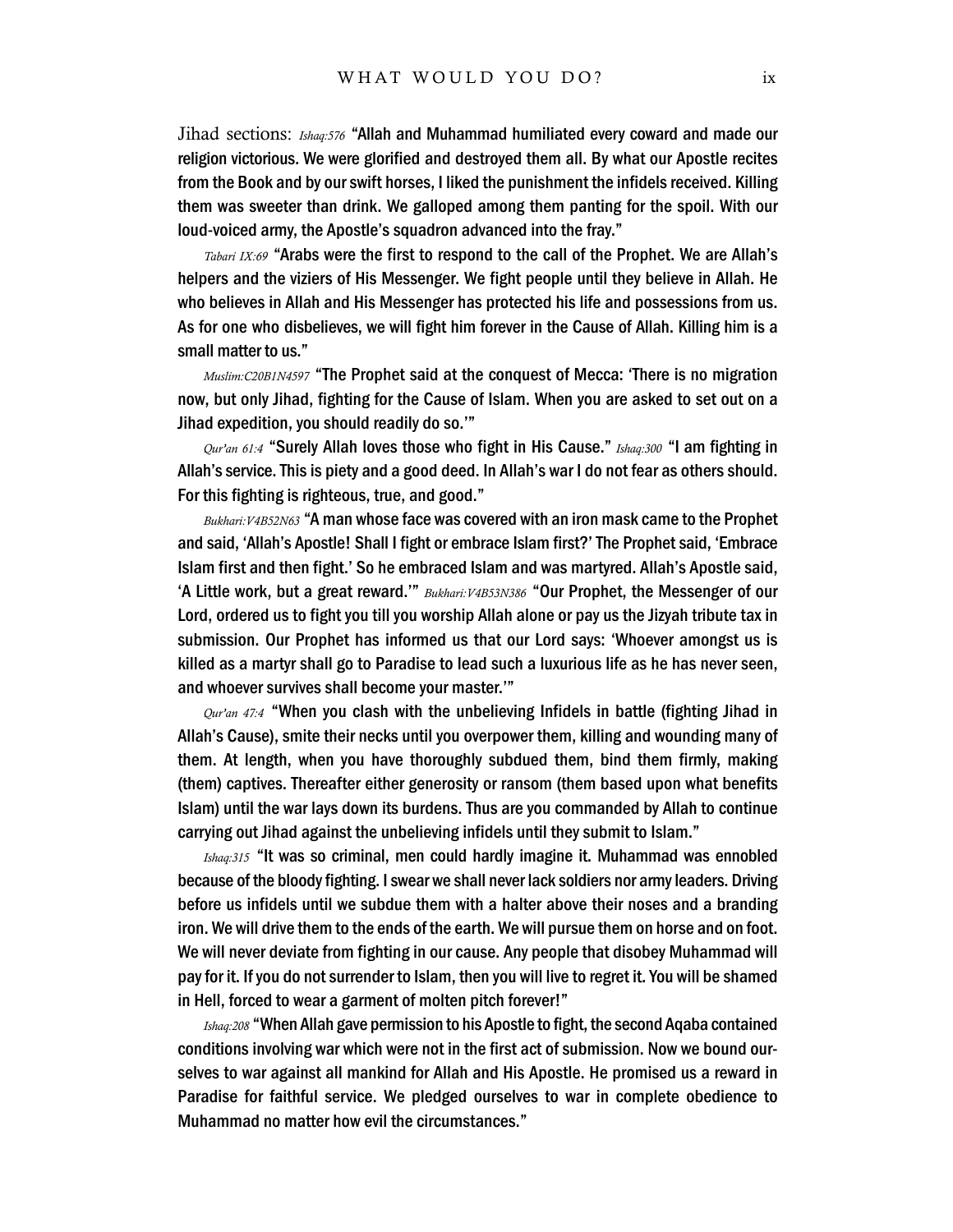Equipped with this information, you may form some important conclusions. Islamic politicos and clerics are purposely deceiving us. The truth isn't hidden, nor is it hard to find. Our media is clueless, willfully ignorant. And the cost is high. Good Muslims will continue to wage Jihad until we stop them by eliminating their means and motivation. If we don't, they will kill us.

As with the Nazis rolling into Poland following the "peace process" in 1930s Europe, the perpetrators of Islamic terror are inflamed by a violent and racist doctrine. They too have an agenda, and we are ignorant of it. If we had responded then as we do today, we'd be living on sushi and sauerkraut.

In these pages you will discover Islam's goals and read what it has to say about itself. You will see how violent conquest, racist genocide, and the spoils of war established the doctrine and turned a failed prophet into a worldrenowned profiteer. I recognize that these words are incompatible with the prevailing wisdom of our politicians, religious leaders, and media. Yet the evidence is unambiguous and ubiquitous. The truth is undeniable.

Islam rises and falls on Muhammad. He is the doctrine's sole prophet, its lone founder, its god's singular conduit. Yet Islam's most revered books reveal that he was unqualified. By putting the Qur'an in chronological order, and by correlating it with the context of Muhammad's life as it was reported in the Sira, Sunnah, and Hadith, we find that Allah mirrored his prophet's character. The Islamic scriptures demonstrate that Allah was too dumb to be god and too immoral to be divine. While that may sound spiteful, it's true.

Since the world is awash in immorality and foolishness, I will strive to make this discussion germane, pertinent to our place and time. I will accomplish this by connecting the dots between today's terrorist acts and fundamentalist Islamic doctrine. But rest assured, I will not critique Islam based upon isolated verses pulled out of context. I will not expose it based upon the deeds of its followers. Within most doctrines there are meritorious words and as many examples of good deeds as there are bad. Such an endeavor would reveal more about me than this subject. Instead, I shall focus this entire debate upon what the Islamic scriptures have to say about the character and deeds of the religion's founder, his god, and his companions, the original "disciples" in Christian parlance. But fear not. You won't be cheated. Islam condemns Islam sufficiently to persuade even the most ardent skeptic.

**众 中 C 6<sup>米</sup>** 

If you're like most Americans, your defenses are raised the moment someone suggests that Islam might be responsible for Muslim militancy. You may think, as I once did, that all religions strike a balance between love and divine retribution, peace and punishment. But with Islam, that's simply not true. Their scriptures start out foolish, turn hateful, then punitive and violent.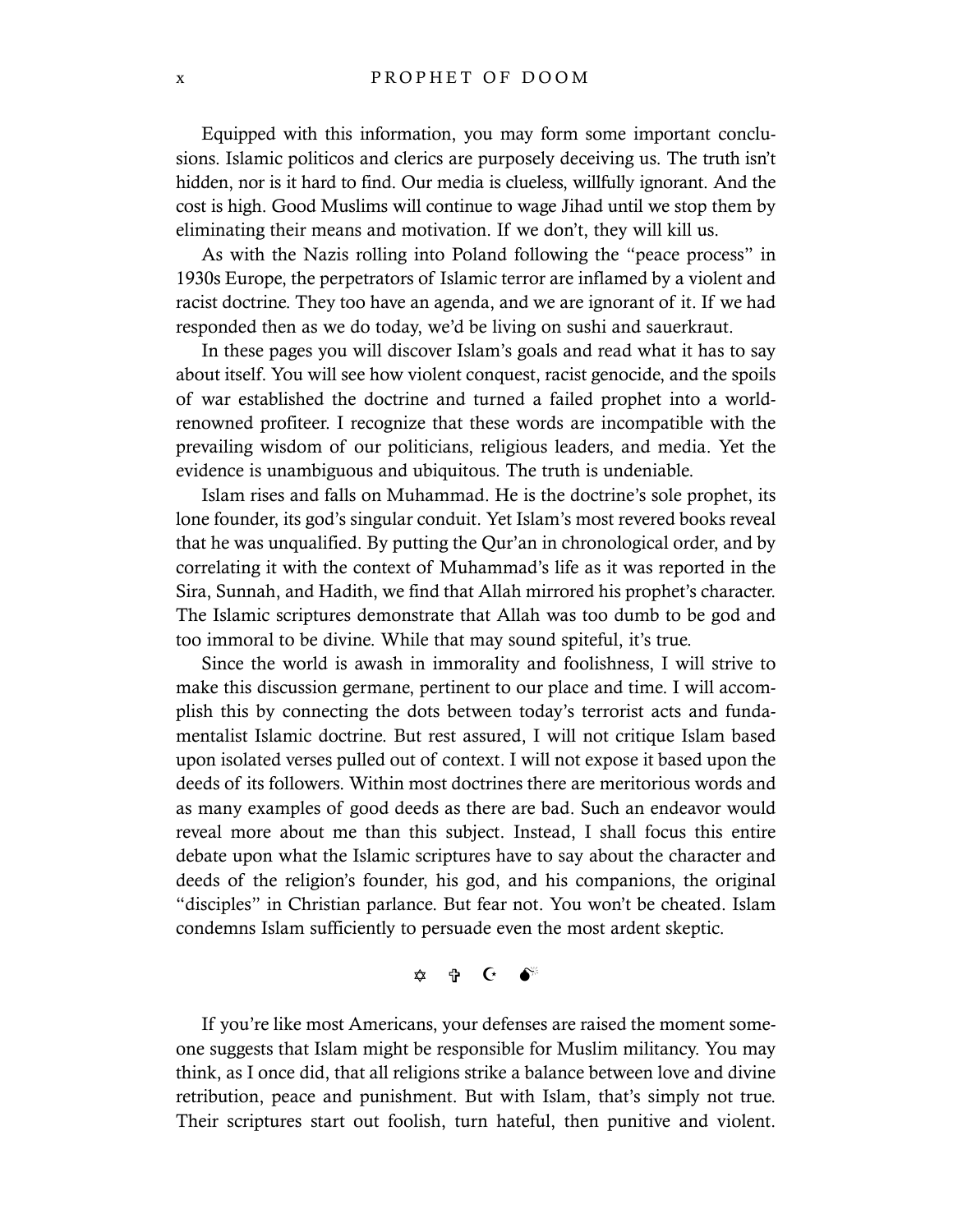There is almost no mention of peace, tolerance, or love. We have been played for fools. And it was easy because only an infinitesimally small percentage of "infidels" have taken the time to learn about Islam.

I wanted to know why Islamic terrorists thought killing us was good. Shouting *"Allahu Akbar!"* (Allah is Greatest) seemed like a confession, as did their parades. Muslims seemed ever ready to turn murderers into martyrs. Curious, I journeyed to the land of the suicide bombers. There, I asked a Mossad agent to arrange a meeting with a member of Force 17 (Arafat's Secret Service). This man in turn arranged for me to meet the actual terrorists—al Qaeda, Hamas, Islamic Jihad, al-Aqsa Martyrs' Brigade—so that I could ask them directly—eyeball to gun barrel—why they killed. He did, I asked, and they told me, "Islam." The terrorists said, "We are following Muhammad's example, just obeying Allah's orders." In my presence, blood dripping from their hands, they recited their prophet's speeches. They confessed—no, bragged—about those they had just murdered for the good of their cause.

Now more curious than ever, I found copies of the five oldest Islamic books and spent two years studying Muhammad and his message. What I found was bone chilling. The depiction of the prophet by the most revered Muslim sources is horrendous. Nearly every page reveals behavior that is immoral, criminal, and violent. I soon learned just how fortunate we are that most Muslims don't follow in the footsteps of Muhammad—that most don't know their prophet, their religion, their scriptures, or their history very well. If they did, and followed Islam, the whole world would be enveloped in war.

Over a billion people are slaves to Islam. The word means submission. Their scriptures order them to obey prophet, cleric, and king. As a result, Muslims in Islamic nations live with no freedoms of thought, speech, press, or religion. Unemployment, poverty, and despair run rampant. Every aspect of a Muslim's life is controlled by Islamic despots, Islamic law, Islamic scripture, Islamic education, and Islamic culture. Women are treated more harshly and awarded fewer rights than Americans give their animals. Muhammad gave men the liberty to beat their wives. Everyone is indoctrinated with the same message of religious intolerance, racial hatred, and violence. They hear it from their dictators, from their media, from their teachers, and clerics. A collusion of influences has annihilated truth and shut out reason.

With their words, Muslims tell Westerners that they and their religion are peace loving. But this is because their holy books order them to deceive us. They are told to tell us "peace" until it's too late. America's president seems to have taken their bait, and the media doesn't seem to care. Yet Islamic history, both ancient and modern, shouts out an entirely different story. So which do you believe? If their words are true, why do you suppose they kill us?

The answer is as clear as the skies over Pearl Harbor, as blatant as *blitzkrieg*. What did the insignias on the planes and tanks tell us? People don't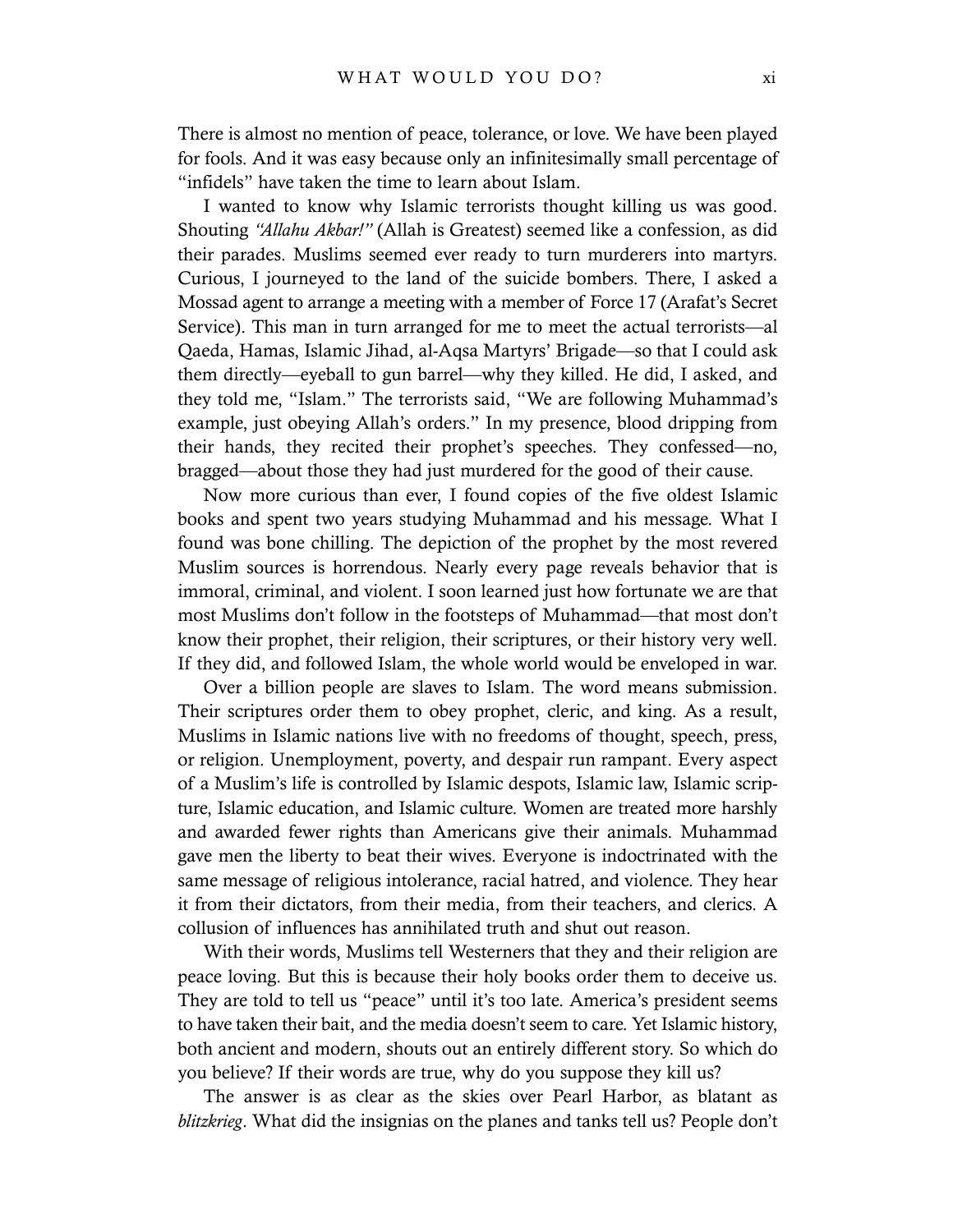kill for fun; they don't attack without reason. They must be motivated to risk their lives for a cause. If the bombers are suicidal, death must be more profitable than living. Someone must inspire people to hate, train them, finance them, equip them, and help them plan their dastardly deeds. The culture, doctrine, and people that aid in the execution of terror must have something to gain from causing the deaths of others. And well they do. Islam is about power, control, and money. It has always been about power, control, and money.

Terror isn't easy, nor is it cheap. The culture necessary to breed terrorists is extreme. It requires tight controls, total complicity, and years of unceasing indoctrination. If we wish to survive, we must come to understand Islam—a dogma capable of corrupting men to such a degree they believe mass murder is a ticket to paradise. Ignorance of this deception isn't tolerance. Acceptance isn't compassion. Appeasement will not lead to peace any more than accommodating the "Divine Wind" of the Kamikaze suicide bombers would have advanced world harmony.

All right. I've done a lot of talking. It's time I asked you a tough question. What do all the Islamic states that recruit, indoctrinate, finance, harbor, train, equip, motivate, and reward terrorists have in common? Too easy? Then I have another question. If the answer is so obvious, why is everybody afraid to say it? Our political leaders are sworn to defend us. The media's primary responsibility is to ferret out truth. The truth is obvious, accessible, and rationally irrefutable. So why?

Why do we continue to fund our own funeral? Why do we frisk little old ladies at airports while we stand by and watch our enemies develop nuclear and biological capability? Why did we push al-Qaeda out of Afghanistan into Pakistan, the only Islamic nation with nuclear weapons? Why did we fight a relatively meaningless megalomaniac in Iraq by forming alliances with the nations most responsible for manufacturing the actual terrorists who killed us? Who is responsible for this shameful state of affairs?

We are. We get the government we deserve. Surrounded by information, we entertain ourselves with toys and sound bites. The answer to the most deadly question of our time isn't hidden. The evidence is all around us.

During the promotional campaign for my first book on Islam, *Tea With Terrorists*, I sent every major media outlet and spokesperson a press kit. The opening paragraph asked the following questions: "Don't you suppose that the Chechen Muslims who laid siege to the Moscow theater shared something with those who bombed the Bali nightclub and the Kenyan hotel? Don't you think there might be a connection between the sniper Muhammad and the prophet Muhammad? Could the suicide bombers in Israel have the same spiritual leader as the suicide bombers of 9/11? Why have Islamic terrorists in Iraq killed more Americans than the Republican Guard? Where do you suppose these Muslim militants get their marching orders? Might al-Qaeda,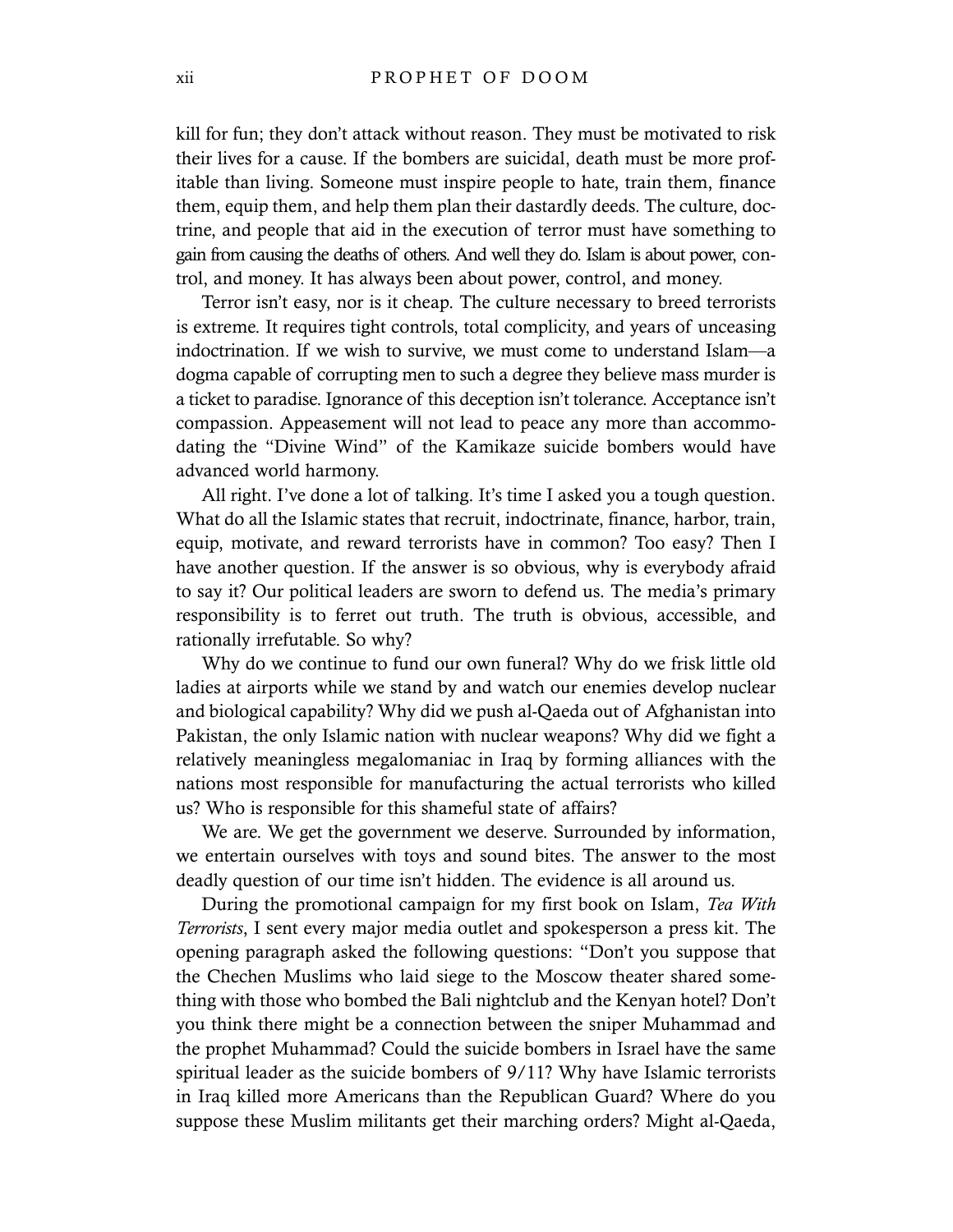Jemaah Islamiyah, Hamas, Hezbollah, Islamic Jihad, the Muslim Brotherhood, and the Taliban be following the same prophet?"

Later that same week, Osama bin Laden issued a press release of his own. In it he answered my questions. He said the boys who attacked the nightclub, theater, and hotel, as well as the suicide bombers in Israel and America were: "good Muslims—zealous Islamic fighters following Muhammad's example." Bin Laden was telling us who the terrorists really are and why they kill, yet we missed the message. Not a single media outlet tied these things together.

Everyone went about their business obfuscating reality. They called the Muslims who murdered us radicals, militants, insurgents, extremists, or simply terrorists. Why are we so afraid to speak the truth? Here's a clue: on top of one of my press releases, a South Palm Beach radio host wrote this note in her prettiest handwriting. "I wouldn't promote your version of Islam even if I was an evangelical Christian on my death bed." Those who are paid to keep us informed have put their popularity and financial well being ahead of saving lives. And while this is symptomatic of why we are ignorant, I don't have a "version" of Islam. The only Islam I know is the one found in the Qur'an, the one preached by the imams and sheiks, the one promoted in the Islamic media, the one presented by the first Muslim scholars Ibn Ishaq and al-Tabari, the one recorded in the Hadith Collections of al-Bukhari and Muslim, the one Muhammad himself lived and taught, the one terrorists like Osama bin Laden practice. It isn't my version of Islam; it's *theirs*.

How do you suppose Islam could be any different than the religion lived by its sole prophet, Muhammad? How could it differ from the doctrine espoused by its deity, Allah? If Islam's prophet and god got Islam wrong who, pray tell, has it right? I have no interest in interpreting Islam. I simply want to expose it. I'm a reporter, doing the job the media should have done. And I have a singular motivation. I want to save Muslims from Islam and thereby save Christians and Jews from Muslims.

Yes, I know. Religions are supposed to be good. Most religious prophets are fine fellows, not terrorists, so all of this is a little hard to swallow. But one was a terrorist. Muhammad assassinated more journalists than any modern militant. He financed his religion entirely through piracy and the slave trade. This prophet was a genocidal maniac. Worse still, his "god" condoned terrorism, piracy, plunder, racism, genocide, deception, and assassination. Allah ordered his followers to kill us—and they did. The evidence screams out from the pages of the Qur'an and Hadith Collections of al-Tabari, Ibn Ishaq, al-Bukhari, and Muslim.

The case against Islam is a lay-down hand. The paper trail, their scripture, points directly to Islam's lone prophet. The blood evidence, both fresh and ancient, leads directly to Muhammad. We even have confessions—thousands of them. In the Qur'an, Allah commands Muslims to "wipe the infidels out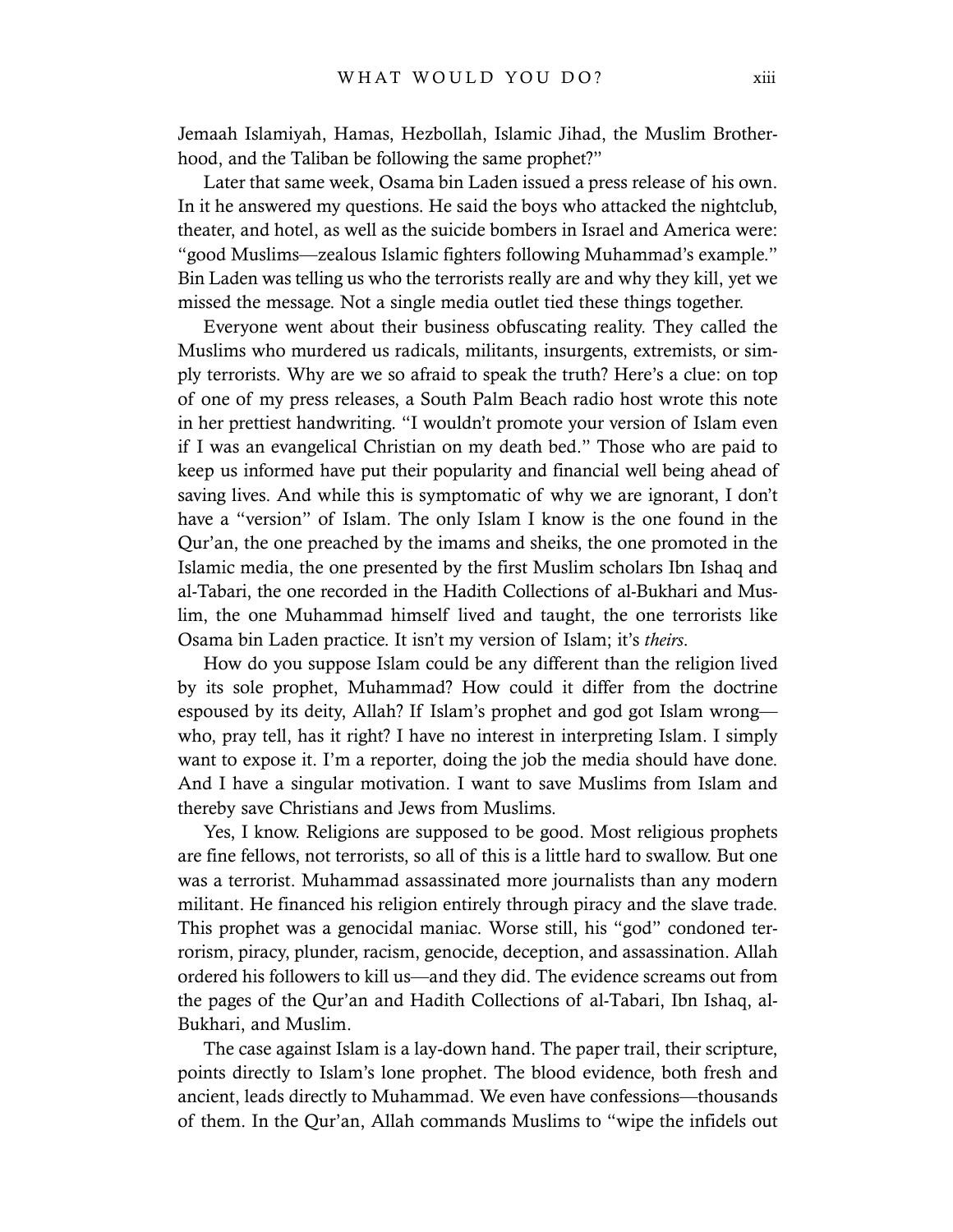to the last." Allah isn't the least bit ambiguous. In the Hadith, Muhammad says, "Kill any Jew who falls under your control. Kill them, for he who kills them will get a great reward." Today's terrorists are simply following their religion as it was originally conceived. Confronted with the evidence, one has to commit intellectual suicide to avoid seeing Islam as complicit in terror.

The truth is obvious: the terrorists haven't corrupted their religion. Islam has corrupted them. The murderers are following their prophet's example. And while most Muslims aren't terrorists, all the really good ones are. They haven't corrupted Islam any more than the S.S. corrupted Nazism or the Kamikazes corrupted the culture of Imperial Japan. We have been fighting a war against the symptoms, not the source.

The Nation of Islam has been at war with everyone, including itself, for 1,400 years. You'll see why Muslims celebrate their "victories," no matter how many innocents perish. You'll learn why their state-controlled media promotes terror. You'll know why their state-controlled schools teach hate. It will become evident why imams encourage martyrdom and jihad. And if that were not bad enough, consider this: our oil money pays for it all.

@ = A 0

The five oldest and most trusted Islamic sources don't portray Muhammad as a great and godly man. They reveal that he was a thief, a liar, an assassin, a pedophile, a womanizer, a rapist, a mass murderer, a pirate, a warmonger, and a scheming and ruthless politician. It's hardly the character profile of a religious leader. Gandhi he was not.

Islamic scholar Dr. D.S. Margoliouth sums up Muhammad in a paragraph that may seem shocking now. But once you've completed your journey through Islam's earliest scriptures, these words will appear tame: "The character attributed to Muhammad in the biography of Ibn Ishaq is exceedingly unfavorable. In order to gain his ends Muhammad recoils from no expedient, and he approves of similar unscrupulousness on the part of his adherents, when exercised in his interest. He organizes assassinations and wholesale massacres. His career as the tyrant of Medina is that of a robber chief whose political economy consists of securing and dividing plunder. He is himself an unbridled libertine [morally or sexually unrestrained] and encourages the same passion in his followers. For whatever he does he is prepared to plead the express authorization of his deity. It is, however, impossible to find any Islamic religious doctrine which he is not prepared to abandon in order to secure a political end. At different points in his career he abandons the unity of God and his claim to the title of Prophet. This is a disagreeable picture for the founder of a religion, and it cannot be pleaded that it is a picture drawn by an enemy."

According to the Hadith and Qur'an, Muhammad and his henchmen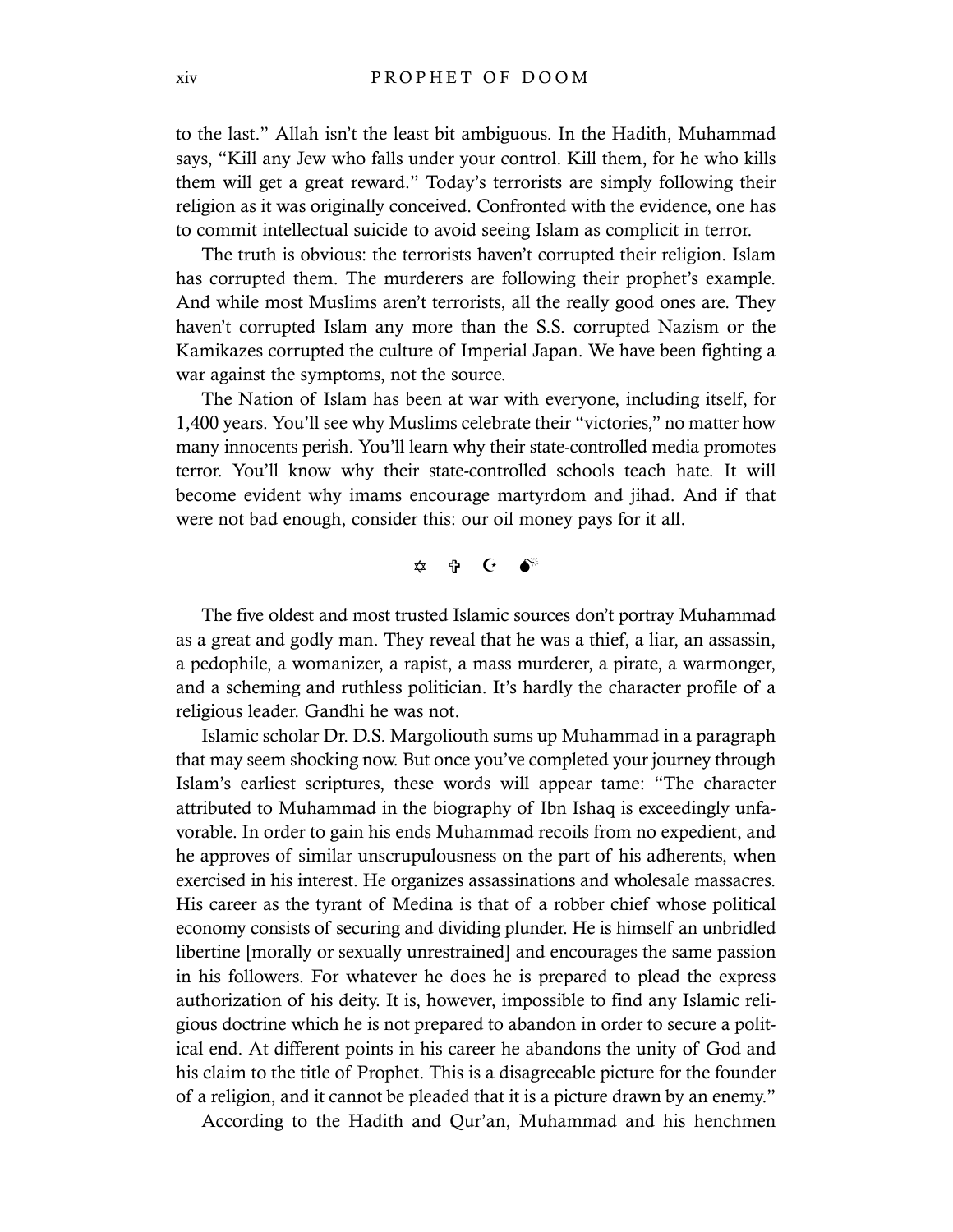plundered their way to power and prosperity. Their bloody conquests rivaled those of the Assyrians, Genghis Khan, Attila the Hun, and more recently Adolf Hitler. But Muhammad's murderous behavior didn't begin until he was halfway through his career. Therefore, I will address words and deeds that were simply foolish and immoral long before we arrive at those that were lethal. Yet it is not the immorality or foolishness of Islam that motivate me to share its story. It is Muhammad's legacy of terror. So as not to lose sight of that reality, I'd like to present a handful of stories that depict what Islam did to the first Muslims.

Muhammad became so afraid of being exposed, he ordered his followers to assassinate anyone who criticized him. The first was a poet named Ashraf. In an illiterate society, poets were the journalists of their day. Their words swayed public opinion. Ashraf recognized that pirate and prophet were divergent career paths, and he had the courage to say so. This Hadith is from Bukhari's Collection, Volume 4, Book 52, Number 270: *Bukhari:V4B52N270* "Allah's Messenger said, 'Who is ready to kill Ashraf? He has said injurious things about Allah and His Apostle.' Maslama got up saying, 'Would you like me to kill him?' The Prophet proclaimed, 'Yes.' Maslama said, 'Then allow me to lie so that I will be able to deceive him.' Muhammad said, 'You may do so.'" Islam gives Muslims a license to lie and kill.

We pick up the story on page 94 of the History of al-Tabari, Volume VII. My shorthand for this passage is: *Tabari VII:94*. "Ashraf suspected no evil when Maslama cried, 'Smite the enemy of Allah!' So they smote him, and their swords clashed over him. Maslama said, 'I remembered my dagger and I seized it. I thrust it into the lower part of his body. I bore down upon it until I reached his genitals. Allah's enemy fell to the ground.'"

Ishaq revealed this in the Sira, or biography, of Muhammad: *Ishaq:368* "We carried his head back to Muhammad during the night, saluted the Prophet as he stood praying, and cast Ashraf's head before his feet. The Prophet praised Allah that the poet had been slain, and complimented us on the good work we had done in Allah's Cause. Our attack upon Allah's enemy cast terror among the Jews, and there was no Jew in Medina who did not fear for his life." Murder and terror are Islam's "good works."

*Ishaq:368* "Ashraf's body was left prostrate. After his fall, all of the Jews were brought low. Sword in hand we cut him down. By Muhammad's order we were sent secretly to his home by night. Brother killing brother. We lured him to his demise with deviousness. We made him taste death with our deadly swords. We sought victory for the religion of the Prophet." *Tabari VII:97* "The morning after the murder of Ashraf, the Prophet declared, 'Kill any Jew who falls under your power.'"

*Ishaq:369* "Thereupon Mas'ud leapt upon Sunayna, one of the Jewish merchants with whom his family had social and commercial relations and killed him. The Muslim's brother complained, saying, 'Why did you kill him? You have much fat in you belly from his charity.' Mas'ud answered, 'By Allah, had Muhammad ordered me to murder you, my brother, I would have cut off your head.' Wherein the brother said, 'Any religion that can bring you to this is indeed wonderful!'"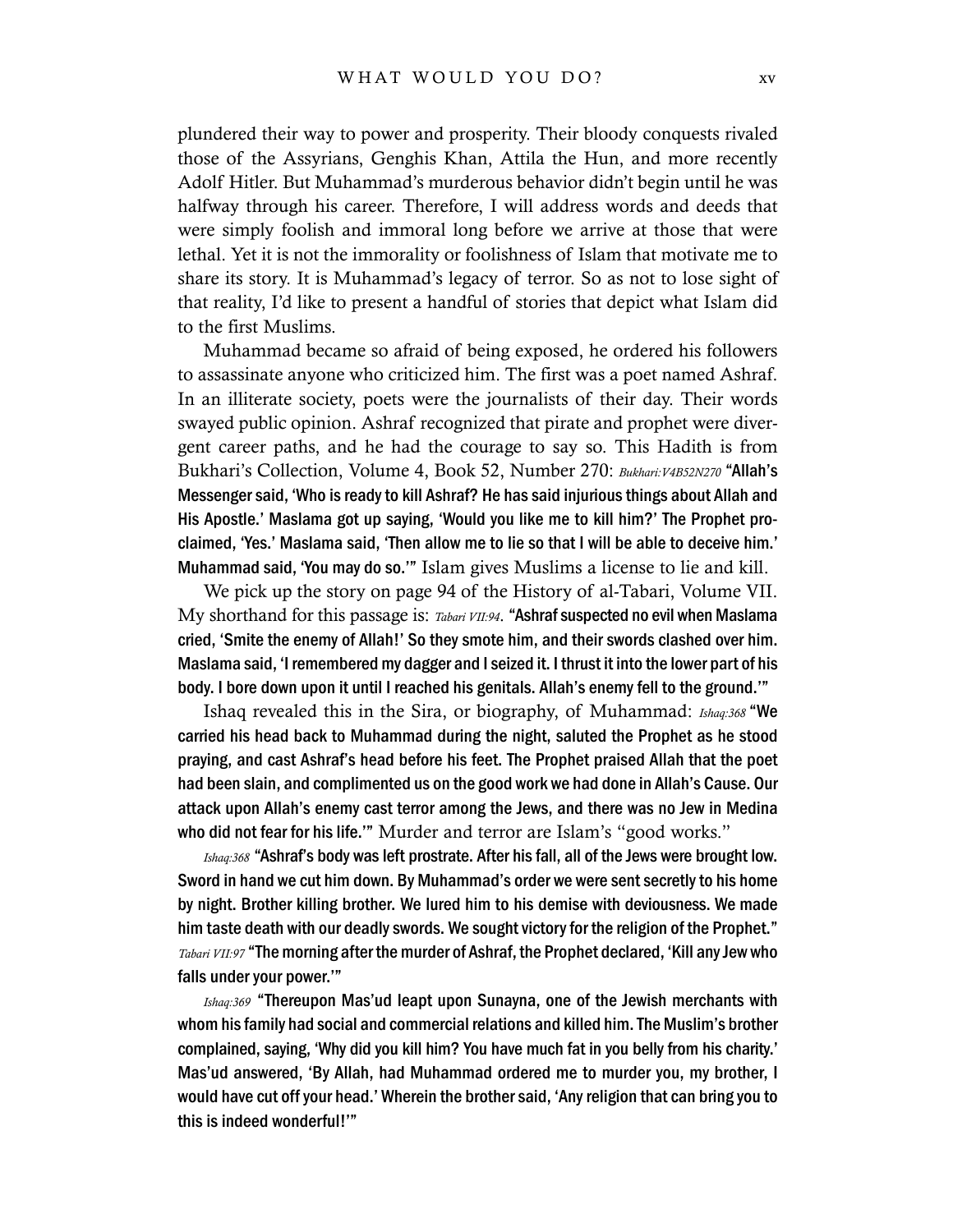This man was crediting the religion of Islam for transforming his brother into an unthinking killing machine. The motivation was purely racist: *Bukhari:V1B1N6* "Just issue orders to kill every Jew in the country." Innocent blood still dripping from his hands, Mas'ud proclaimed for all the world to hear: "Muhammad ordered me to murder." Today's terrorists haven't corrupted their religion; their religion has corrupted them.

While hideous, this act does not stand alone. Soon thereafter, Muhammad ordered Muslims to assassinate Sallam. Tabari, Islam's earliest historian, explains: *Tabari VII:101* "They asked the Prophet for permission to kill Sallam. He granted it." *Tabari VII:99* "When they got to Khaybar they went to Sallam's house by night, having locked every door in the settlement on the inhabitants. He was in an upper chamber. His wife came out and asked who we were. We told her that we were Arabs in search of supplies. She told us that her husband was in bed. We entered and bolted his door. His wife shrieked and warned him of us, so we ran at him with our swords as he lay on his bed. When we had smitten him Abdallah bore down his sword into his belly until it went right through him. 'By the God of the Jews, he is dead!' Never have I heard sweeter words than those. We returned to Allah's Apostle and told him that we had killed his enemy. We disputed before him as to who had killed him, each of us laying claim to the deed. Muhammad demanded to see our swords and when he looked at them he said, 'It is the sword of Abdallah that killed him; I can see traces of food on it.'" Deceiving victims is still standard operating procedure for Muslim militants. Attacking defenseless civilians is the very definition of terror. And so is gloating. Today's Islamic terrorists are as eager as Muhammad's original henchmen to claim "credit" for their deeds.

Ishaq's Sira recounts a third Muhammad-inspired execution: *Ishaq: 308* "Halfway to Medina, Ocba was called out to be executed." Since the other prisoners were being held for ransom, Ocba asked Muhammad why he was being treated more harshly than the other captives. "The Prophet said, 'Because of your enmity to Allah and to his Prophet.' 'And my little girl,' cried Ocba in bitterness, 'who will take care of her?' 'Hell Fire,' Muhammad responded. At that moment he was decapitated. 'Wretch that you were, [Muhammad eulogized] you scoffed at me and claimed that your stories were better than mine. I give thanks that Allah has slain you and comforted me.'" Allah condoned the murder in the 8th surah of the Qur'an, the 68th verse: *008.068* "It has not been for any prophet to take captives until he has slaughtered in the land."

Allah approved kidnapping for ransom so long as his prophet slaughtered first. Ocba said something Muslims didn't like, so they murdered him. No wonder authors, journalists, and politicians are afraid to critique Islam.

Looking to rob a Jewish community for a second time, Muhammad had one of his militants torture an innocent man. The tale is recounted by Ishaq and Tabari. *Tabari VIII:122/Ishaq:515* "The Prophet gave orders concerning Kinanah to Zubayr, saying, 'Torture him until you root out and extract what he has. So Zubayr kindled a fire on Kinanah's chest, twirling it with his firestick until Kinanah was near death. Then the Messenger gave him to Maslamah, who beheaded him." *Bukhari:V4B54N487* "The Prophet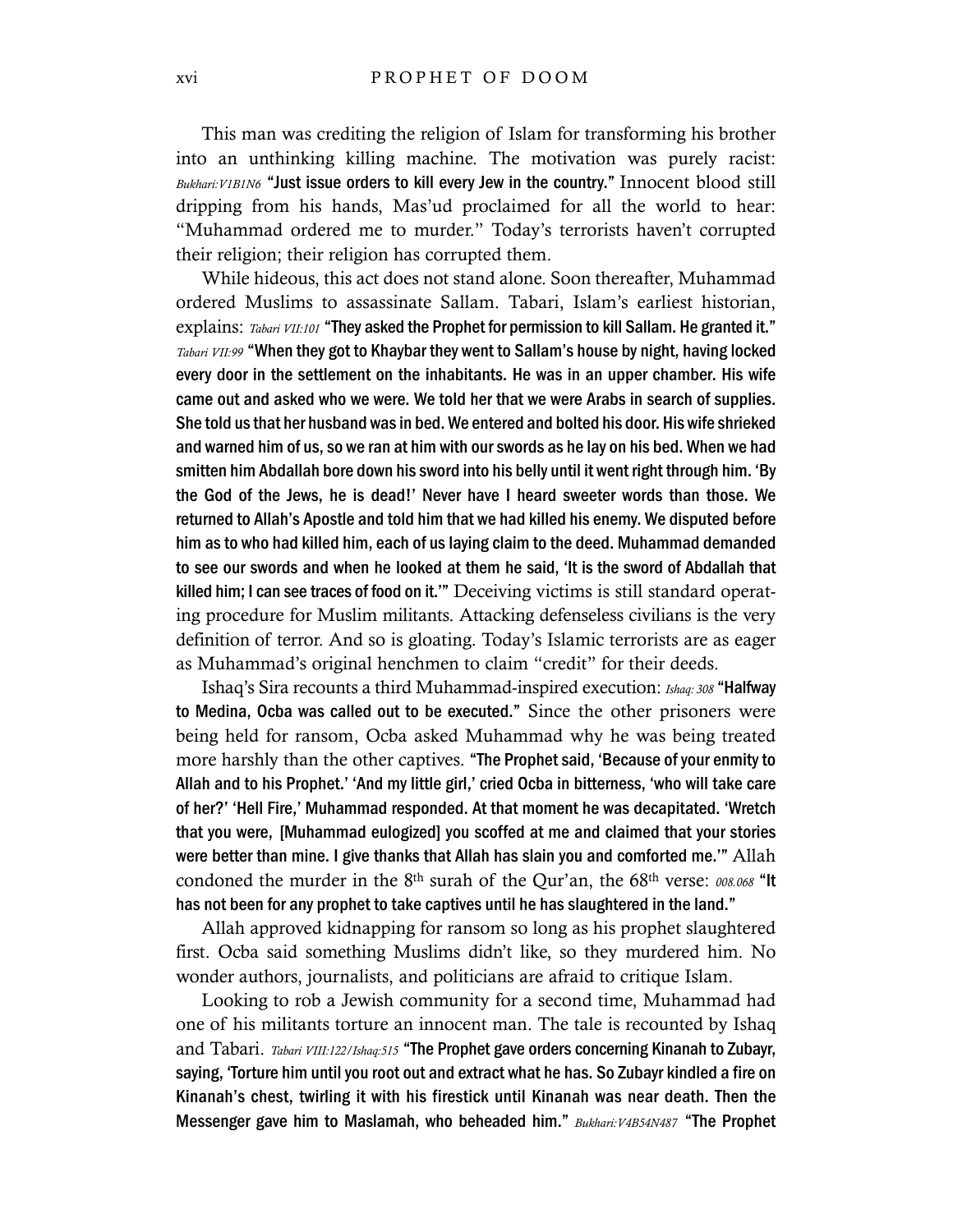said, 'The Hell Fire is 69 times hotter than ordinary worldly fires.' So someone said, 'Allah's Apostle, wouldn't this ordinary fire have been sufficient to torture non-Muslims?'"

You will soon discover that the Nazi fuhrer and the Islamic prophet had more in common than just using fire to eradicate Jews. Beginning in the "Mein Kampf" chapter I will compare Hitler's Manifesto with Muhammad's so that you might know how stunningly similar they are. By so doing, you'll come to appreciate the consequence of tolerating Islam.

Let's look at one more example. Ishaq's Sira speaks of the murder of another journalist, Asma bint Marwan. She spoke critically of Muhammad, telling her tribe to be wary of him. *Ishaq: 676* "'You obey a stranger who encourages you to murder for booty. You are greedy men. Is there no honor among you?' Upon hearing those lines Muhammad said, 'Will no one rid me of this woman?' Umayr, a zealous Muslim, decided to execute the Prophet's wishes. That very night he crept into the writer's home while she lay sleeping surrounded by her young children. There was one at her breast. Umayr removed the suckling babe and then plunged his sword into the poet. The next morning in the mosque, Muhammad, who was aware of the assassination, said, 'You have helped Allah and His Apostle.' Umayr said, 'She had five sons; should I feel guilty?' 'No,' the Prophet answered. 'Killing her was as meaningless as two goats butting heads.'"

These events are but a handful among hundreds of horrific tales of barbarism described in the Islamic Hadith. Many are far worse and include the enslavement of children, rape, and mass murder.

What you are going to read from Islam's most holy books will begin as laughable; the creation accounts are dimwitted to the point of being delirious. The religion's desperate grope to convolute the lives and times of Biblical patriarchs to establish a sense of legitimacy for its scriptures, shrine, rituals, god, and prophet is pathetic. As the chronology marches on you'll meet Qusayy, Muhammad's great, great, great grandfather, and discover how he invented the five pillars of Islam as a mystic scam.

The story gets particularly interesting at this point as we uncover what Islam has to say about its prophet's abused childhood. As a result, Islam, by its own admission, becomes a money-making scheme. Everything is driven by an unquenchable thirst for revenge and a man-sized lust for power, control, sex, money, and praise. And that's not my opinion, or even an interpretation; it's what the Islamic scriptures say. Then the religion becomes very dark. Muhammad's first Qur'anic revelations are demonic, fixated on disgusting depictions of hell, devils called jinn, pain, and punishment. And that's the *good* part. The moment Muhammad and his gang slither out of Mecca, they pick up the sword and never put it down. What you are going to read from the Islamic scriptures will shake you to your core—you will be revolted and terrified—especially if you're a Muslim.

And that is the purpose of *Prophet of Doom*. I want the world to know Muhammad, Allah, and Islam as they are presented in their scriptures. But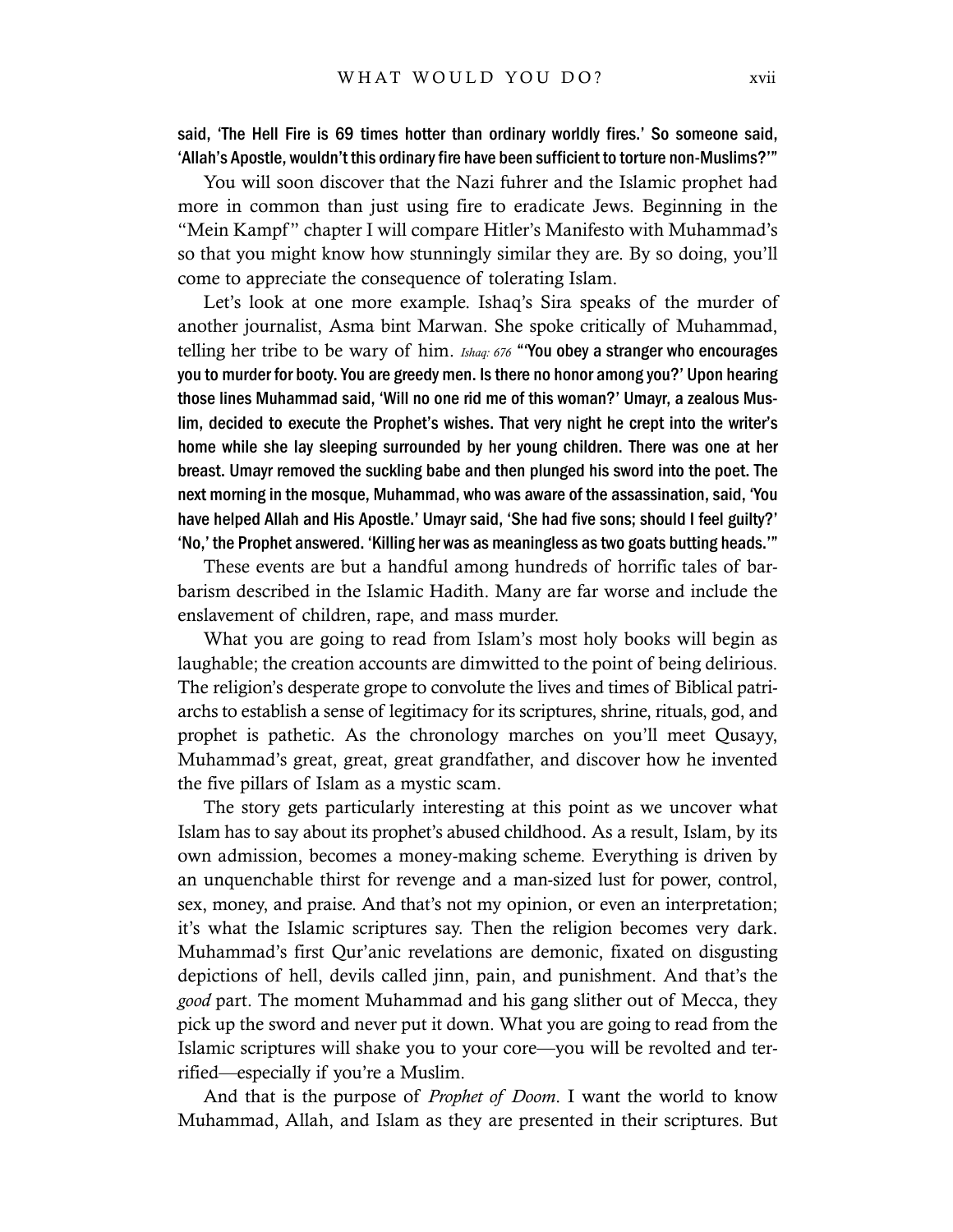that's easier said than done. While the average terrorist knows the Qur'an and Hadith nearly as well as I do, the vast majority of Muslims do not. Peaceful Muslims have been fed a fictitious picture of their prophet and god—one that's wholly inconsistent with their own scriptures. Clerics have lied to them just as they have lied to us. Yet, as I discovered in my meetings with them, the Jihadists have memorized the verses you are going to read. So if we want to know why they kill and how to stop them, we must come to understand them too. Otherwise we're flailing at the wind, spilling blood and coin while they grow more resolute.

 $\hat{\mathbf{x}}$   $\mathbf{h}$   $\mathbf{G}$   $\mathbf{S}^*$ 

The Qur'an may be the worst book ever written. It is jumbled together haphazardly. It's almost as if verses were tossed into the air, blown by the wind, and then pieced together as they were plucked from the sand. The 1<sup>st</sup> surah, or chapter, was never revealed, and it's written in the wrong voice. The 2nd surah was the ninety-first received chronologically, yet it is the first revelation in the Qur'an. The 5th surah was the last in order of alleged revelation. Muhammad claims that his initial inspiration can be found in the 96<sup>th</sup> surah, which means Allah's initial salvo is tucked in the back of the book.

Unrelated subjects are brought together without intelligent transitions. Allah's book lacks context as well. It does not explain who is talking to whom or even when or where its narratives took place. But that's not the worst of it. The Qur'an is so poorly written that one in five verses makes no sense in any language. This is why Muslims don't want it translated out of Religious Arabic —a language few understand.

And that's not the end of the bad news. Much of the Qur'an is plagiarized from uninspired Jewish writings, most often from the Talmud. Allah's book is repetitive to a fault. The same stories are retold dozens of times. There are countless contradictions and a plethora of scientific and historical errors. What's more, the Qur'an's message is immoral. Allah approves incest, rape, lying, thievery, deception, slavery, torture, mass murder—even terrorism.

The Qur'an begins as a mean-spirited rant. The eye witnesses, the men and women who knew Muhammad and Islam far better than anyone today, said things like: *Qur'an 38:3* "The disbelievers say, 'This (Prophet Muhammad) is a sorcerer, a charlatan, a wizard telling lies. He has made the alihah (gods) into one Ilah (God). This is a curious and strange thing to be sure!' Their leaders said, 'Walk away from him…there is surely some motive behind this—something sought after—a thing he has designed against us…It is surely a forgery.'" Allah responded by threatening: *Qur'an 38:8* "Nay, but they are in doubt about My Reminder (this Qur'an). Nay, but they have not tasted (My) Torment yet! They will be one more army vanquished among the many routed hordes.... They rejected my Messengers so My Torment is justified." This same rant is played out nearly four hundred times. *Qur'an 74:21* "Again, woe to them; may they be cursed for how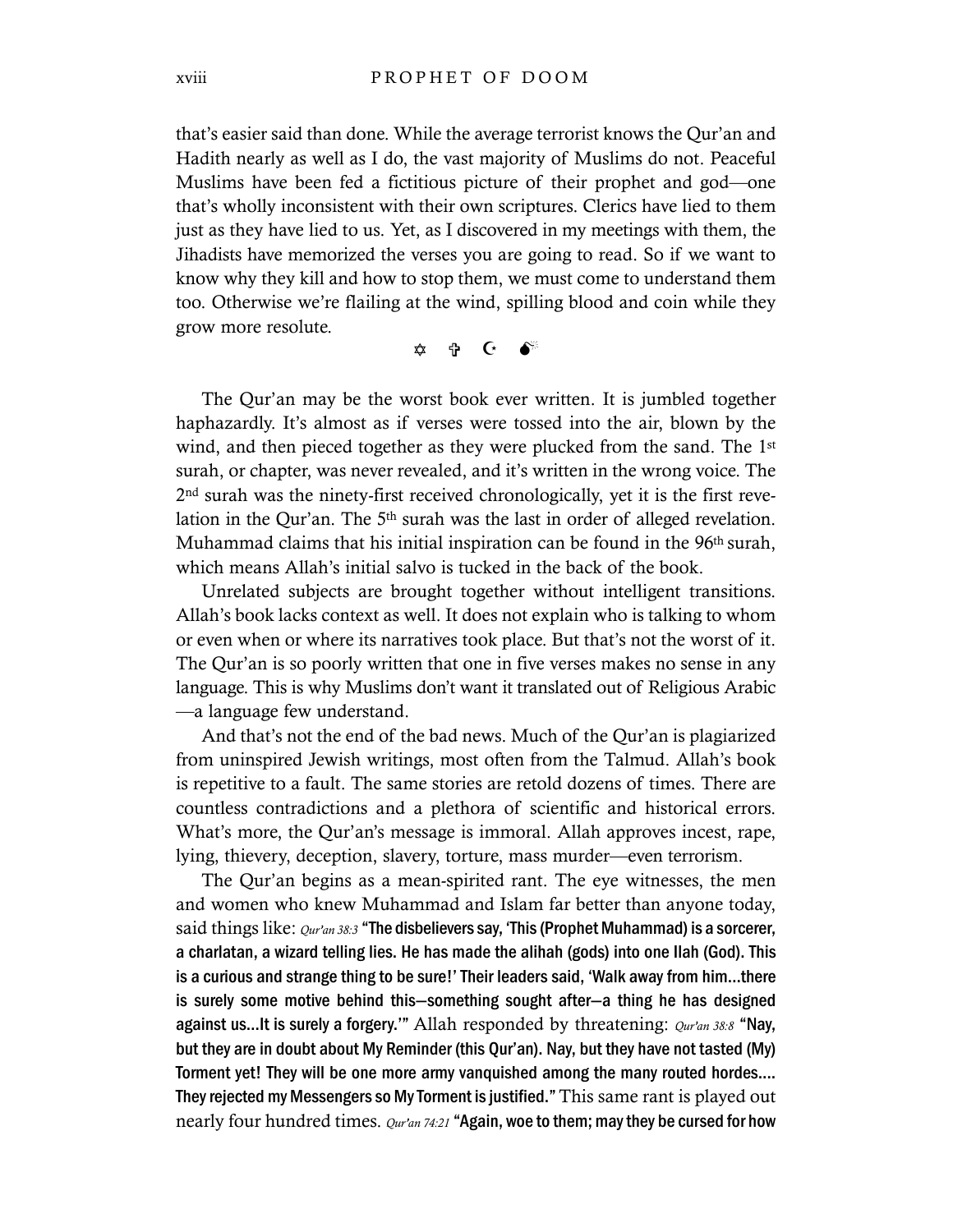they plotted. They looked around, frowned, and scowled with displeasure. Then they turned back and were haughty with pride. They said, 'This is nothing but magical enchantment, derived and narrated from others. This is nothing but the words of a mortal man!'"

The Qur'an's most repetitive theme—one detailed no less than one thousand times—is a derivative of this rejection. Allah threatens all who deny Muhammad and Islam: *Qur'an 85:10* "Those who try or tempt the believers will have the penalty of Hell. They will have the doom of the burning fire. Verily, the Seizure of the Lord is severe and painful…. Allah will encompass them from behind! He will punish them. Nay! This is a Glorious Qur'an." *Qur'an 13:32* "Many an Apostle have they mocked before you; but I seized them. How awful was My punishment then! …The unbelievers plot, but for them is torment in this life and a far more severe torture in Hell." *Qur'an 2:23* "If you are in doubt of what We have revealed to Our Messenger, then bring a surah like this, and call any witnesses apart from Allah. But you cannot, as indeed you cannot guard yourselves against the Hell Fire whose fuel is men and rocks, which has been prepared for the infidels."

If the endless rant and demented threats were all that there was to the Qur'an, you could safely put down this book and ignore Allah's foolishness. But I'm afraid I have some very bad news. The Qur'an's last twenty-four surahs chronologically, those revealed in Medina, are a call to arms. They are merciless. In them Allah says things like: *Qur'an 9:88* "The Messenger and those who believe with him, strive hard and fight with their wealth and lives in Allah's Cause." *Qur'an 9:5* "Fight and kill the disbelievers wherever you find them, take them captive, torture them, lie in wait and ambush them using every stratagem of war." *Qur'an 9:112* "The Believers fight in Allah's Cause, they slay and are slain, kill and are killed." *Qur'an 9:29* "Fight those who do not believe until they all surrender, paying the protective tax in submission." As horrible as that sounds, it gets worse. Allah claims personal responsibility for terrorism, mass murder, enslaving women and children, deception, and thievery.

Arguably, Islam's most revealing book is the Sira, not the Qur'an. The Sira provides the *lone* account of Muhammad's life and the formation of Islam written within *two centuries* of the prophet's death. It provides the context and chronology the Qur'an requires. Unfortunately, there is no surviving copy of Ishaq's manuscript called: *Sirat Rasul Allah.* Therefore, Muslims are dependant upon a significantly edited and abridged account by Hisham. His sanitized version of Muhammad's words, dogma, and deeds was translated by Guillaume under the title *The Life of Muhammad* in 1955 and published by Oxford Press.

Ishaq's biography paints an unflatering portrait of Islam's unique prophet. I include thousands of Sira quotations in *Prophet of Doom*. Each references Ishaq's name as well as the page number the specific Hadith is recorded in Guillaume's English translation of Hisham's edits of Ishaq's Sira.

The *History of al-Tabari* is by common consent the most important and earliest universal history produced in the world of Islam. It is written conversationally by piecing together Islamic Hadith, or oral reports, from the men and women who lived with Muhammad and became his companions. While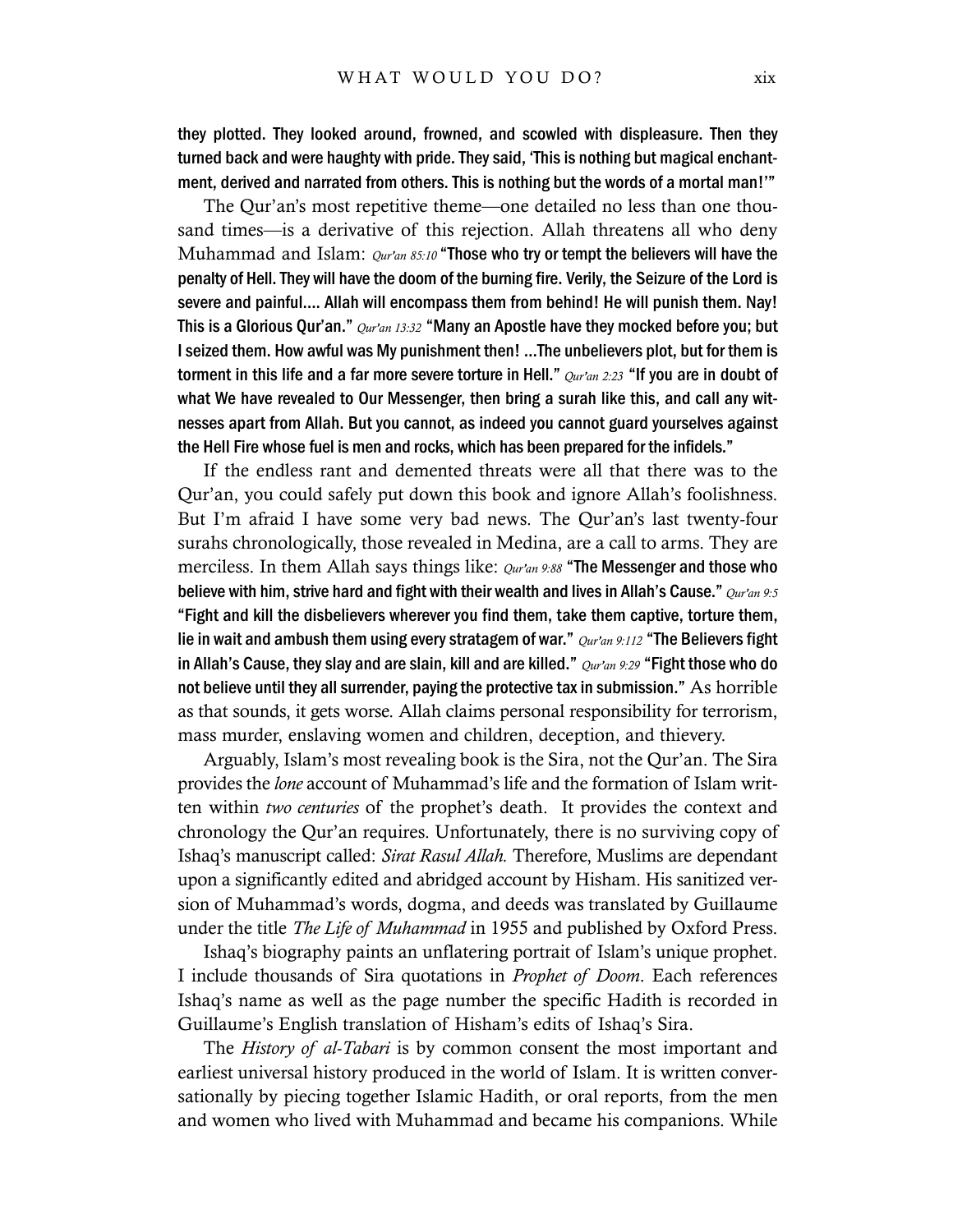each Tradition comes complete with a chain of transmitters, called an *isnad*, I have omitted the long list of Arabic names, as they serve no purpose. Islamic scholars believe that these Hadith reveal inspired behavior that should be emulated. They claim the revelations themselves were inspired by Allah, and thus are scripture. Collectively, the chronological Hadith Collections brought to us by Ishaq and Tabari form the Sunnah. The Sunnah provides the basis of Islam's rituals, behaviors, laws, and conquests.

Although the entire al-Tabari series of thirty-eight volumes was translated and published by the State University of New York Press, you will find volumes I, II, VI, VII, VIII, and IX to be the most revealing. They deal with Islamic creation, the Jewish patriarchs, Mecca before and during Muhammad's day, and the rise of Islam in Medina. All Tabari quotations in *Prophet of Doom* include Tabari's name as well as the S.U.N.Y. Press volume and page number upon which the specific Hadith can be found. My review of Islam ends with Muhammad's death, and thus the remaining volumes which chronicle the Islamic conquests of Arabia, the Middle East, Africa, Europe, and Asia, fall outside the scope of this volume.

Al-Bukhari's Hadith is second only to the Qur'an in importance to many Muslims. It is comprised of what scholars consider to be the most authentic Traditions associated with early Islam and the words of Muhammad. Its Hadith are organized by subject: *Book of Taxes, Book of Raids*, and *Book of Jihad* are examples. An online Bukhari translation by Muhsin Khan opens with these words: "Sahih Bukhari is a collection of sayings and deeds of Prophet Muhammad, also known as the Sunnah. The reports of the Prophet's sayings and deeds are called Hadith. Bukhari lived a couple of centuries after the Prophet's death and worked to collect his Hadith. Each report in his collection was checked for compatibility with the Qur'an, and the veracity of the chain of reporters, or isnad, had to be painstakingly established. Bukhari's collection is recognized by the overwhelming majority of Muslims as one of the most authentic collections of Muhammad's Sunnah."

Finally, there is Muslim's collection. His work is complementary to Bukhari, as he was one of his students. Together these four books give the Qur'an the context it otherwise lacks, and they give Muslims the religious rites, rituals, and rules they would otherwise do without. In fact, Islam's Five Pillars would not exist without the Hadith, and the Qur'an would be indecipherable.

Speaking of the Qur'an, I encourage you to buy several because translations differ. I have elected to combine five into a blended version for the purpose of communicating the nuances of an ancient, and little understood, language into contemporary English. These include: Ahmed Ali, Pikthal, Noble by Khan, Yusuf Ali, and Shakir. I have corrected Allah's grammar, pruned his unruly repetitions, and tried to identify many of his dangling modifiers. There are so many missing and meaningless words, I have left within parenthesis the additions Arabic translators made because without them Allah's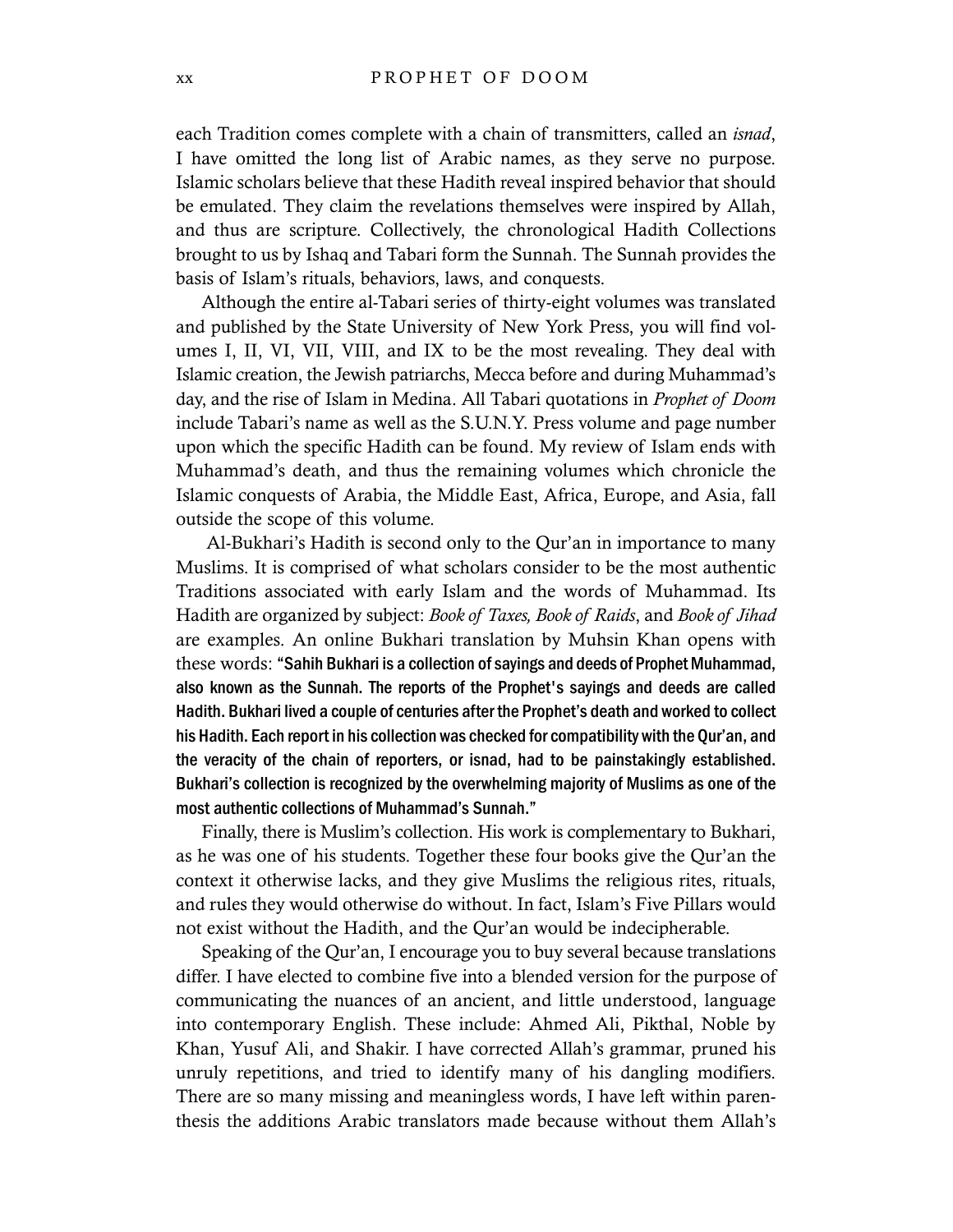message is hopelessly muddled. Fortunately, by ordering the Qur'an chronologically, and by setting it in the context of the Islamic Sunnah, I believe its message has never been as clear as it is in these pages.

Trying to hide the Qur'an's hostile and vile message, Muslim clerics claim that it cannot be translated. But that's nonsense. They simply don't want anyone to know what Allah's book actually says. They know it's unworthy, hateful, violent, and intolerant. The Qur'an is very nasty; it's dimwitted, demonic, and deceitful. It promotes immorality and inspires terror.

That is not to say that the Qur'an is completely void of rational thought. About five percent of it, taken out of context and mistranslated, can be misconstrued as peaceful and tolerant. For example, Qur'an 5:32 says: "On that account: We ordained for the Children of Israel that if anyone slew a person—unless it be in retaliation for murder or for spreading mischief in the land—it would be as if he slew all mankind: and if anyone saved a life, it would be as if he saved the life of all humanity." That sounds good until you realize that the line was plagiarized verbatim from the *Mishnah Sanhedrin* and that it's followed by Qur'an 5:33: "The punishment for those who wage war against Allah and His Messenger and who do mischief [non-Islamic behavior] in the land is only that they shall be killed or crucified, or their hands and their feet shall be cut off on opposite sides, or they shall be exiled. That is their disgrace in this world, and a dreadful torment is theirs in Hell."

Muslim apologists say that the Qur'an is tolerant because it says: *005.069* "Those who believe (in the Qur'an), those who follow the Jewish (Scriptures), and Christians —whoever believes in God and the Last Day, and does right—on them shall be no fear, nor shall they grieve." But this verse correctly translated says "whoever believes in Allah...shall not fear or grieve."

Further, it must be plucked from its context, as it's surrounded by verses which proclaim: *Qur'an 5:13* "But because of their breach of their covenant We cursed the Jews and made their hearts grow hard. They change words from their (right) places [the illiterate prophet pronounced] and forget a good part of the message that was sent them. Nor will you cease to find deceit in them." *005.014* "From those, too, who call themselves Christians, We made a covenant, but they forgot a good part of the message that was sent them so we estranged them, stirred up enmity and hatred among them." *005.017* "Say: 'Who has the least power against Allah, if His will were to destroy Christ, the Messiah and everyone else on the earth?" *005.037* "The [Christian] disbelievers will long to get out of the Fire, but never will they get out; theirs will be an enduring torture."

This next verse also sounds tolerant, at least until you read what follows: *Qur'an 5:46* "And in their footsteps We sent Jesus, the son of Mary, confirming the Law that had come before him. We sent him the Gospel: therein was guidance and light, and confirmation of the Law that had come before him." *005.049* "Judge between them by what Allah has revealed and follow not their [Christian] desires, but beware of them lest they beguile you, seducing you away from any of that which Allah has sent down to you. And if they turn you away [from Islam], be assured that for their crime it is Allah's purpose to smite them."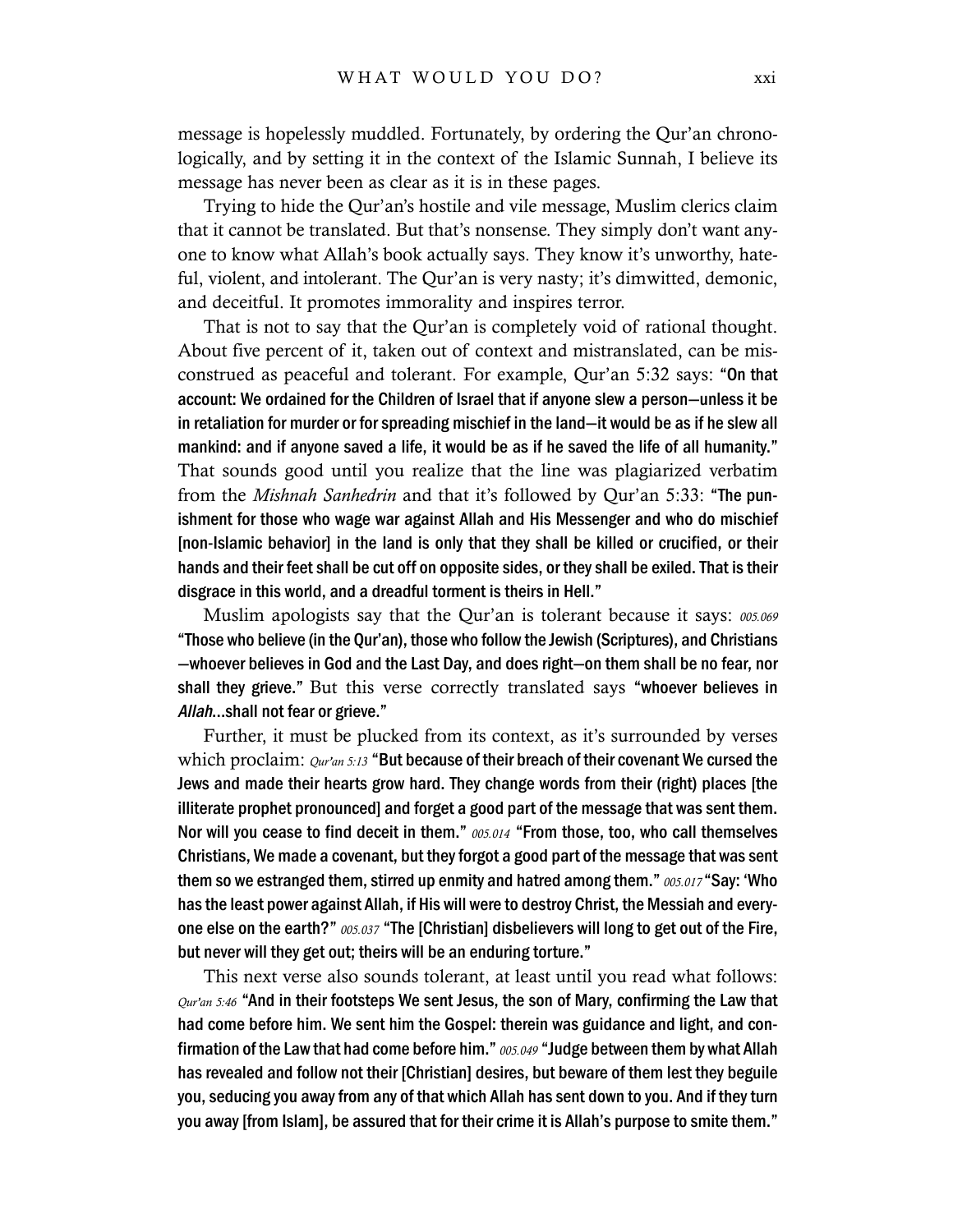*005.051* "Believers, take not Jews and Christians for friends." *005.059* "Say: 'People of the Book! Do you disapprove of us because we believe in Allah, and the revelation that has come to us?' Say: 'Shall I point out to you something much worse than this by the treatment it received from Allah? Those who incurred the curse of Allah and His wrath, those Jews He transformed into apes and swine." *005.072* "They are surely infidels who blaspheme and say: 'God is Christ, the Messiah.' But the Messiah only said: 'Children of Israel! Worship Allah.' Lo! Whoever joins other gods with Allah or says He has a partner, Allah has forbidden Paradise, and Hell will be his abode." *005.073* "They are surely disbelievers who blaspheme and say: 'God is one of three in the Trinity for there is no ilah (god) except One, Allah. If they desist not from saying this, verily a grievous penalty will befall them."

Allah's only interest in Christians and Jews is in tormenting them in hell. *Qur'an 98:1* "Those among the People of the Book who disbelieve would never have been freed from their false religion if the Clear Proofs had not come to them. An Apostle of Allah came reading out of hallowed pages, containing firm decrees…. They were commanded to serve Allah exclusively, fulfilling their devotional obligations, and paying the zakat tax. Surely the unbelievers from the People of the Book will abide in the Hell Fire. They are the worst of creatures." The Qur'an's message is intolerant, hateful, and violent.

There is another reason Muslim clerics and kings don't want the Qur'an translated. By so doing, their biggest deception dissolves. Muslims protest that Allah is simply the Arabic word for God and that we all worship the same spirit. But that's simply not true. The Qur'an says that "Ilah" is the Arabic word for "God" and that "Allah" is his name. *Qur'an 3:62* "This is the true explanation: There is no Ilah (God) except Allah." *Qur'an 52:43* "Have they an ilah (god) other than Allah?" *Qur'an 5:4* "Pronounce the Name of Allah, and fear Allah." *Qur'an 21:107* "Say: 'It is revealed to me that your Ilah (God) is only one Ilah (God)." *Qur'an 20:8* "Allah! There is no Ilah (God) save Him." *Qur'an 20:14* "Verily, I am Allah. No Ilah (God) may be worshiped but I." *Qur'an 20:97* "Your Ilah (God) is Allah: there is no Ilah (God) but He." *Qur'an 59:22* "Allah is He, no other Ilah (God) may be worshiped; He is Allah, Whom there is no other Ilah (God)."

This is important because the Judeo-Christian God, the God of the Bible, has a name: Yahweh. Not only isn't Allah Yahweh, his character could not be more opposed. Allah is a very nasty and deceptive fellow. *Qur'an 4:142* "Surely the hypocrites strive to deceive Allah. He shall retaliate by deceiving them." *Qur'an 68:44* "Then leave Me alone with such as reject this Message and call Our pronouncements a lie. Systematically by degrees, step by step, We shall punish them in ways they can not even imagine." *Qur'an 89:23* "For His [Allah's] chastisement will be such as no other can inflict. None punishes as He will punish! None can bind as He will bind."

*Qur'an 64:11* "No calamity occurs, no affliction comes, except by the decision and preordainment of Allah." *Qur'an 96:15* "Let him beware! If he does not desist, We will seize him, smite his forehead, and drag him by the forelock! Then, We will call on the angels of punishment to deal with him!" *Qur'an 74:15* "They have offered stubborn opposition to Our Signs. Soon I will visit them with a mountain of calamities, imposing a distressing punishment. For men thought and plotted; woe to them! They shall be cursed." *Qur'an 74:26* "Soon will I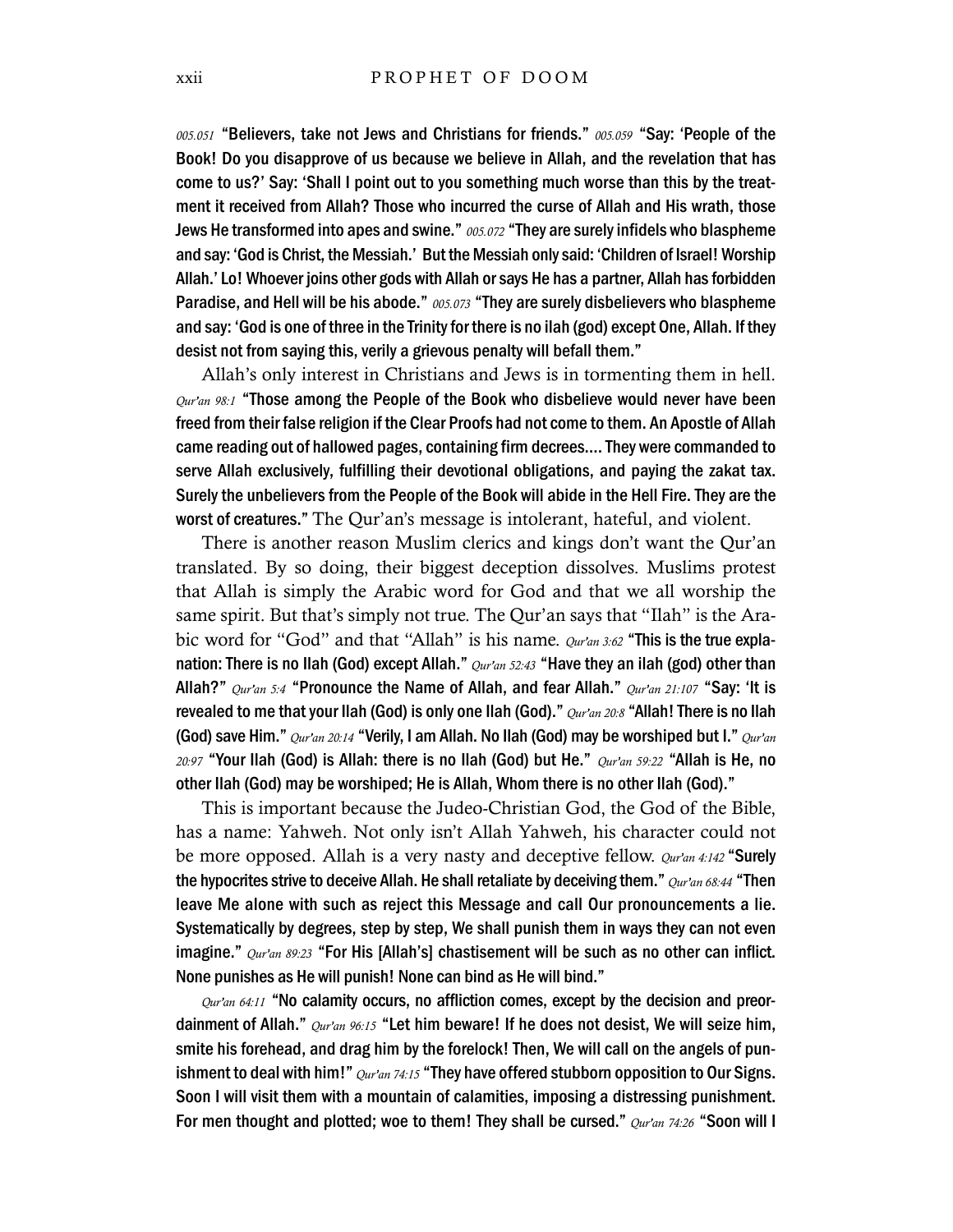fling them into the burning Hell Fire! It permits nothing to endure, and nothing does it spare! It darkens the color of man, burning the skin! It shrivels and scorches men." *Qur'an 88:1* "Some faces (all disbelievers, Jews and Christians) will be humiliated and scorched by the burning fire, while they are made to drink boiling water." *Qur'an 18:108* "Verily We have prepared Hell for the hospitality of the Infidels; Hell is for the disbeliever's entertainment." No. We do not worship the same God, nor follow the same prophet.

To better understand the nature of Islam's dark spirit, to grasp his twisted, mean, and violent message, I encourage you to browse the "Muhammad's Own Words" appendix as time permits. You may want to begin with what the "Eye Witnesses" had to say as their testimony was remarkably accurate. Their view of Muhammad, Allah, and Islam is identical to my own. If you think Islam is peaceful, read quotes from the Fighting, Terror, War, Jihad, Martyrs, and Militants sections first. If you think Islam is religious, start with the Thievery, Murder, Torture, Deception, Megalomania, Money, and Lust categories. If you think Islam is tolerant, you should scan quotations under Intolerance, Jews, Christians, Women, and Racism. If you think we all worship the same God, read Demons, Allah, Ar Rahman, Hell, Paradise, No Choice, Stupidity, Islamic Science, and Allah's Astronomy.

If you have the time and fortitude, dive into the world of Islamic scholarship. The best research was conducted by Arthur Jeffery, D.S. Margoliouth, Sir W. Muir, Patricia Crone, F.E. Peters, Ernest Renan, Joseph Schacht, and John Wansbrough. For a little lighter reading, try Sir John Glubbs' *The Life and Times of Muhammad* or Mark Gabriel's *Islam and Terrorism*.

If you haven't done so already, familiarize yourself with the Judeo-Christian Scriptures because Islam is based upon twisted Bible stories. At the very least read Genesis and Matthew so you're in a position to judge whether the original or the Islamicized version is more credible. While the Bible is unphased by Islam, for the Qur'an to be true the Torah must both be inspired by God and be wrong on every page. Also, consider reading at least one book on Bible archeology. Understanding the Bible's historic roots is essential if you wish to render an informed decision about the Qur'an's variant claims.

Recognizing that most people don't have the will, time, or means to invest 10,000 hours into the study of Islam, I have done the heavy lifting for you. I have distilled Islam's five earliest books into one. And rather than taking them out of context, I have organized them chronologically and woven them together. You will see Muhammad, Allah, and Islam as they really are. So that there would be no confusion, I printed their words in bold and my comments in standard type. You are free to read their words alone, interpreting them yourself. Or you can see them as I do.

So that you might appreciate the consequence of ignoring Islam, I have included sections comparing the Islamic scriptures to Hitler's *Mein Kampf*. Formed as a religion to inspire martyrdom, Nazism caused the worst war in